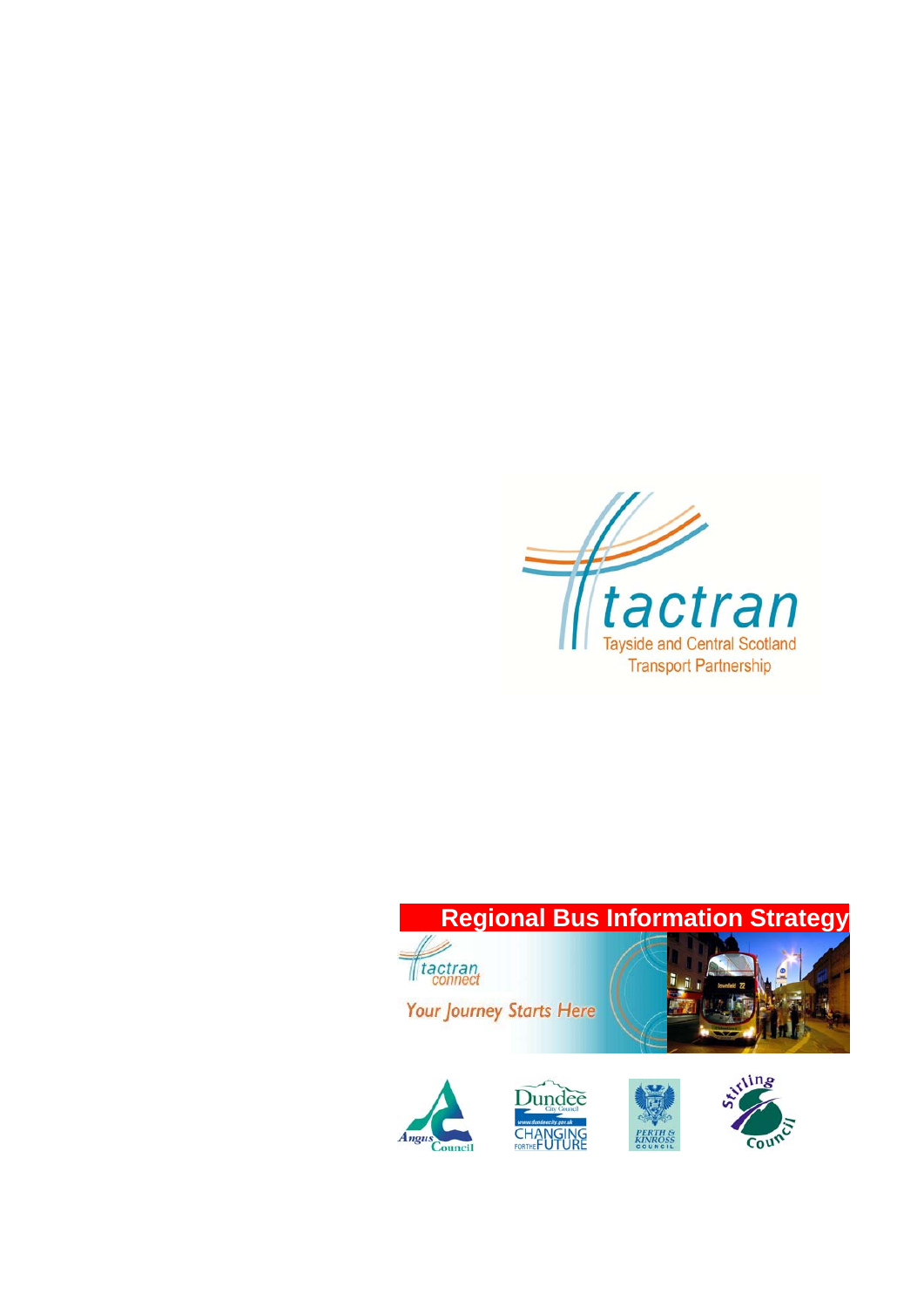## **Contents**

## **1 SETTING THE SCENE**

|              | 1.1 The Need for a Regional Bus Information Strategy                      | $\overline{4}$ |
|--------------|---------------------------------------------------------------------------|----------------|
|              | 1.2 National, Regional and Local Strategies                               | 4              |
|              | 1.3 Strategic Objectives, National Outcomes and Single Outcome Agreements | 5              |
| $\mathbf{2}$ | <b>OBJECTIVES</b>                                                         |                |
|              | 2.1 Regional Bus Information Objectives                                   | 6              |
|              | 2.2 Regional Transport Strategy Overarching Objectives                    | 6              |
|              | 2.3 Regional Bus Information Strategy Planning Objectives                 | 6              |
|              | 2.4 Best Practice                                                         | $\overline{7}$ |
| 3            | <b>KEY ISSUES</b>                                                         |                |
|              | 3.1 Introduction                                                          | 8              |
|              | 3.2 Areas for Action                                                      | 8              |
|              | 3.3 Key Issues                                                            | 8              |
| 4            | <b>THE STRATEGY</b>                                                       |                |
|              | 4.1 Strategy Overview                                                     | 10             |
|              | 4.2 Service Alterations                                                   | 10             |
|              | 4.3 Service Diversions and Roadworks                                      | 12             |
|              | 4.4 Booklets, Leaflets and Maps                                           | 13             |
|              | 4.5 Bus Stops                                                             | 17             |
|              | 4.6 Information at Interchanges and Bus Stations                          | 21             |
|              | 4.7 Travel Information Kiosks                                             | 22             |
|              | 4.8 On-bus Information                                                    | 22             |
|              | 4.9 Electronic Information                                                | 24             |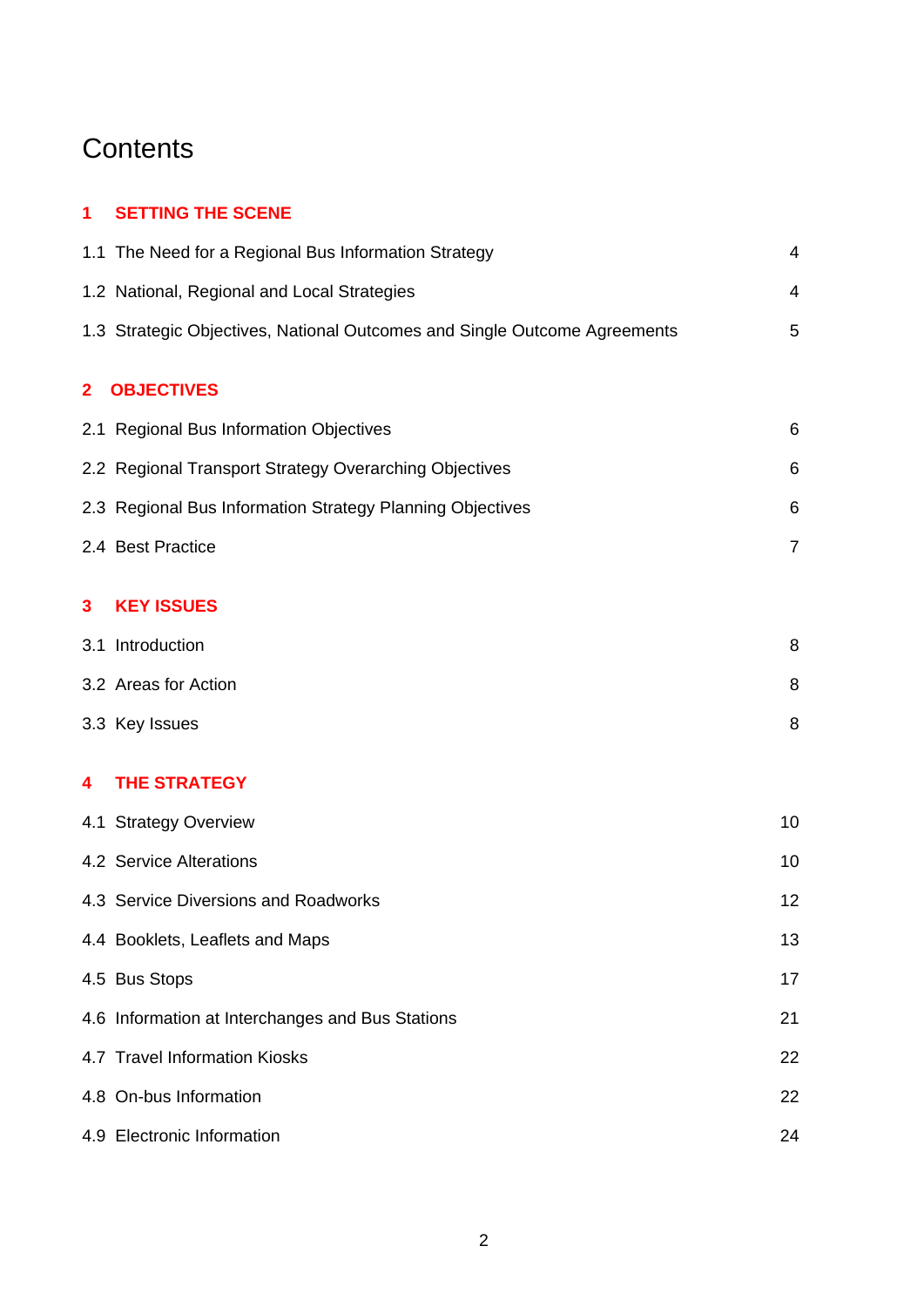|             | 4.10 Telephone Information               | 25 |
|-------------|------------------------------------------|----|
|             | 4.11 Real Time Information               | 25 |
|             | 4.12 Fares & Ticketing                   |    |
|             |                                          |    |
| $5^{\circ}$ | <b>STRATEGY APPRAISAL AND MONITORING</b> |    |
|             | 5.1 Introduction                         | 27 |
|             | 5.2 Appraisal                            | 27 |
|             | 5.3 Monitoring and Evaluation            | 27 |
|             |                                          |    |
|             | <b>Appendix</b>                          |    |

| Areas for action |  |
|------------------|--|
|                  |  |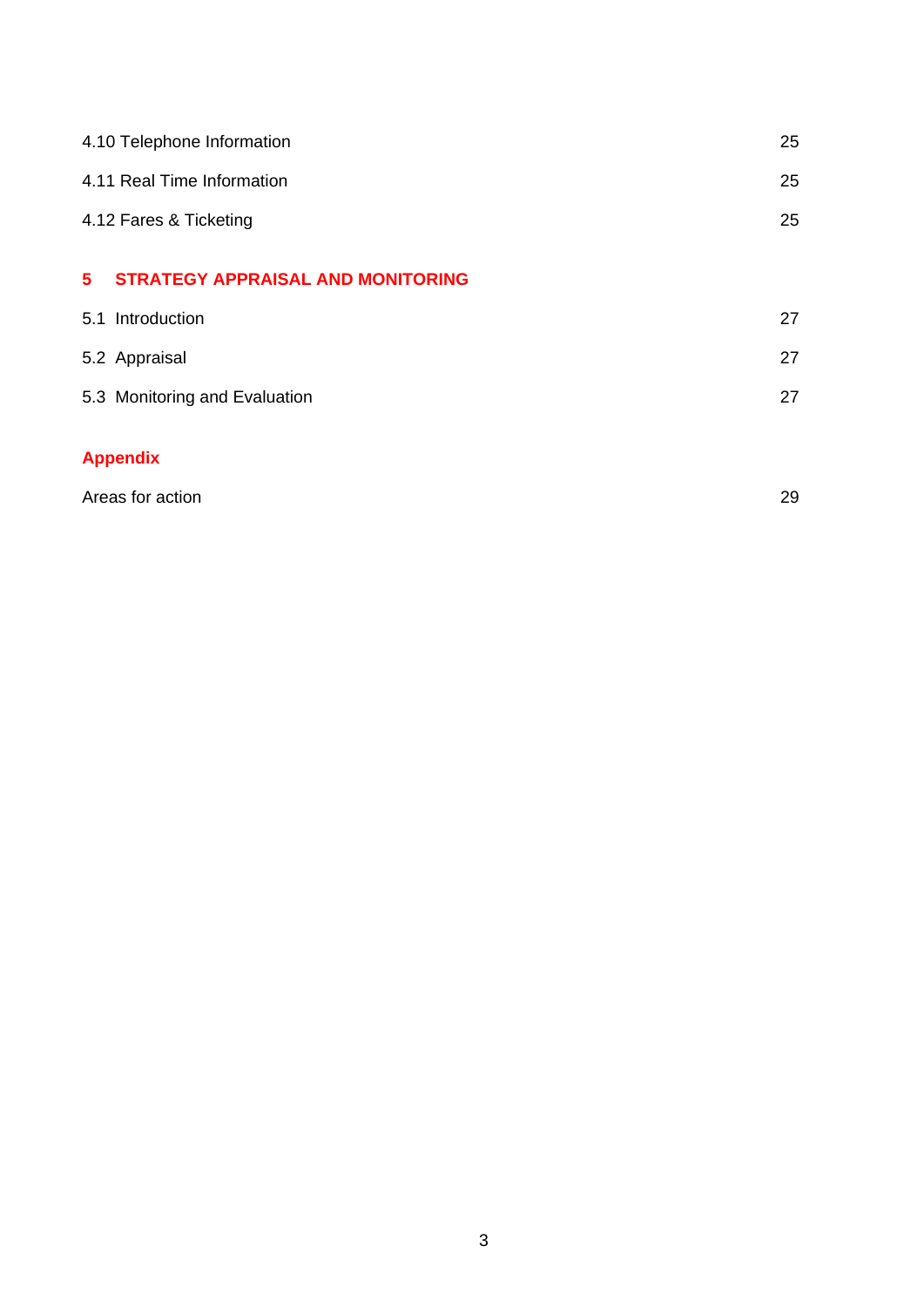## **1 Setting the Scene**

## **1.1 The Need for a Regional Bus Information Strategy**

Tactran's constituent Councils currently provide bus information in a variety of different ways. This Strategy sets out the principles to help to maintain and improve the availability and consistency of information on bus services across the region. It sits within and complements the wider Regional Transport Strategy and Travel Information Strategy and Action Plan. It is intended that this Strategy can also guide and/or be adopted by the constituent Councils as their Local Bus Information Strategy. This will have the benefit of achieving a consistent standard of bus information provision across the region. Currently only Angus Council of the four constituent Councils has adopted a Local Bus Information Strategy.

This Strategy identifies broad areas of responsibility for Tactran and/or constituent Councils and bus operators. In a number of cases the assignment of actions is intended to be flexible where Tactran and/or constituent Councils may wish to jointly agree delivery responsibilities taking account of resource availability. It is also envisaged that detailed action plans would be identified and incorporated within individual Council Bus Information Strategies.

## **1.2 National, Regional and Local Strategies**

Development of this Regional Bus Information Strategy has been informed by the following national, regional and local policies.

| <b>National policies</b>                                                      |                                                                                                |  |  |
|-------------------------------------------------------------------------------|------------------------------------------------------------------------------------------------|--|--|
| Transport (Scotland) Act 2001                                                 | Scotland's National Transport Strategy                                                         |  |  |
| Moving into the Future, Buses: An Action Plan for<br><b>Buses in Scotland</b> | Buses for Scotland – Progress Through<br>Partnership                                           |  |  |
| <b>Regional policies</b>                                                      |                                                                                                |  |  |
| <b>Tactran Regional Transport Strategy</b>                                    | <b>SEStran Bus Passenger Information Strategy</b>                                              |  |  |
| <b>Tactran Travel Information Strategy and Action</b><br>Plan                 | Hitrans Road Based Passenger Transport<br>Strategy                                             |  |  |
| <b>Tactran Buses Strategy and Action Plan</b>                                 | <b>SPT Bus Action Plan</b>                                                                     |  |  |
| <b>Local policies</b>                                                         |                                                                                                |  |  |
| Angus Local Transport Strategy (2000, currently<br>under review)              | Stirling Council Local Transport Strategy (2006)                                               |  |  |
| Angus Public Transport Information Strategy<br>(2005)                         | <b>Stirling Council Smaller Towns and Villages</b><br>Local Transport Strategy (in production) |  |  |
| Cairngorms National Park Plan                                                 | <b>Stirling Council National Park Transport</b><br>Strategy (in production)                    |  |  |
| Dundee Local Transport Strategy (2000)                                        | Stirling Council City Transport Strategy (2007)                                                |  |  |
| Loch Lomond and The Trossachs National Park<br>Plan                           | Aberdeenshire Bus Information Strategy (2010)                                                  |  |  |
| Perth and Kinross Local Transport Strategy (2000)                             |                                                                                                |  |  |

#### **Table 1.1 Relevant national, regional and local policies**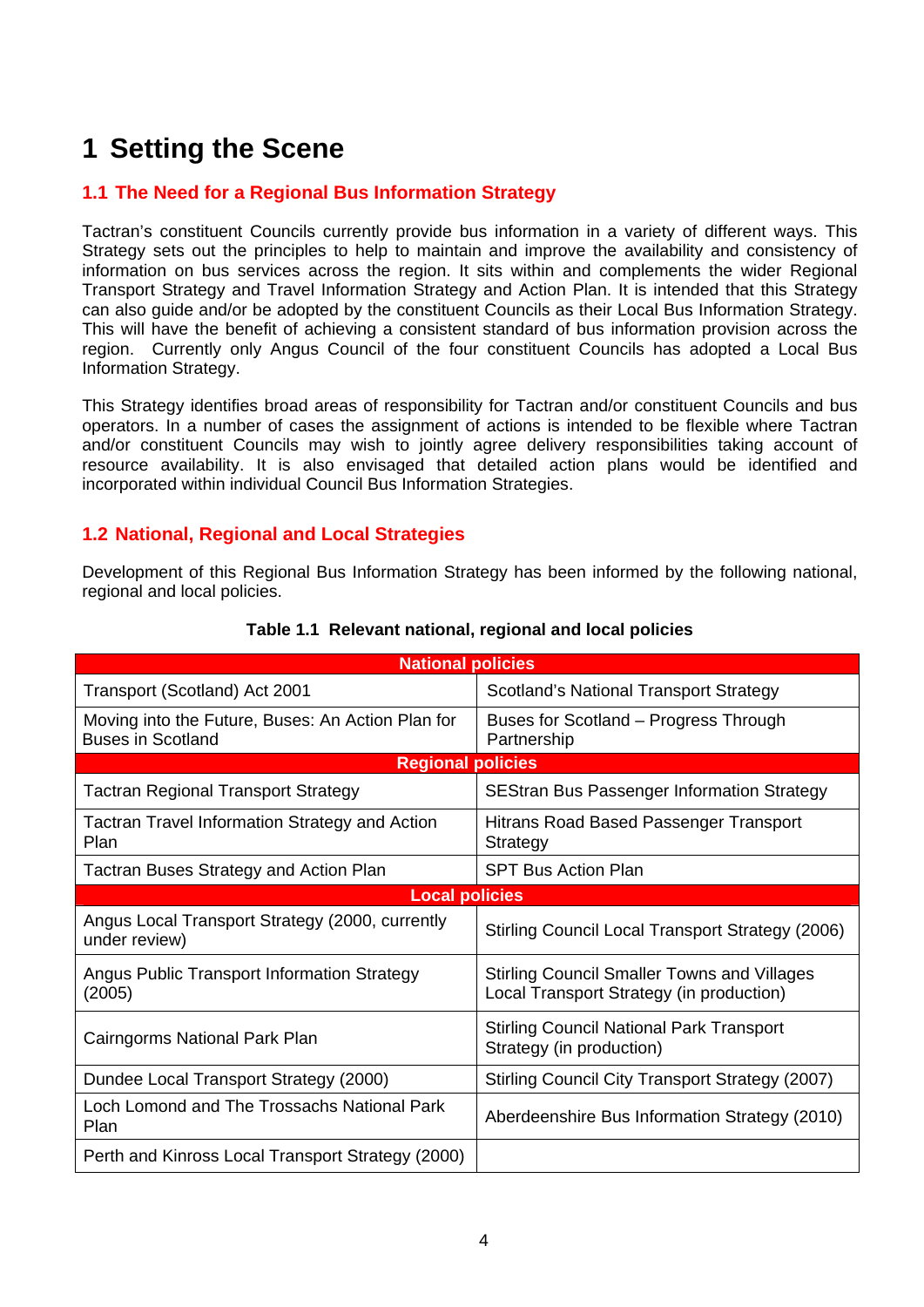## **1.3 Strategic Objectives, National Outcomes and Single Outcome Agreements**

The Regional Transport Strategy (RTS) was approved by the Scottish Ministers in June 2008. It shows how regional transport can contribute to achieving the Scottish Government's Strategic Objectives and National Outcomes and assist Local Authorities and Community Planning Partnerships to achieve their Single Outcome Agreements (SOA).

The Regional Travel Information Strategy was adopted in October 2009 and provides the policy framework for the development and delivery of the information element of the RTS. It was developed in response to the RTS desire to significantly improve travel information and its accessibility within the Tactran area.

In addition, Tactran has produced an associated Delivery Plan that details the schemes proposed to deliver the objectives of the RTS.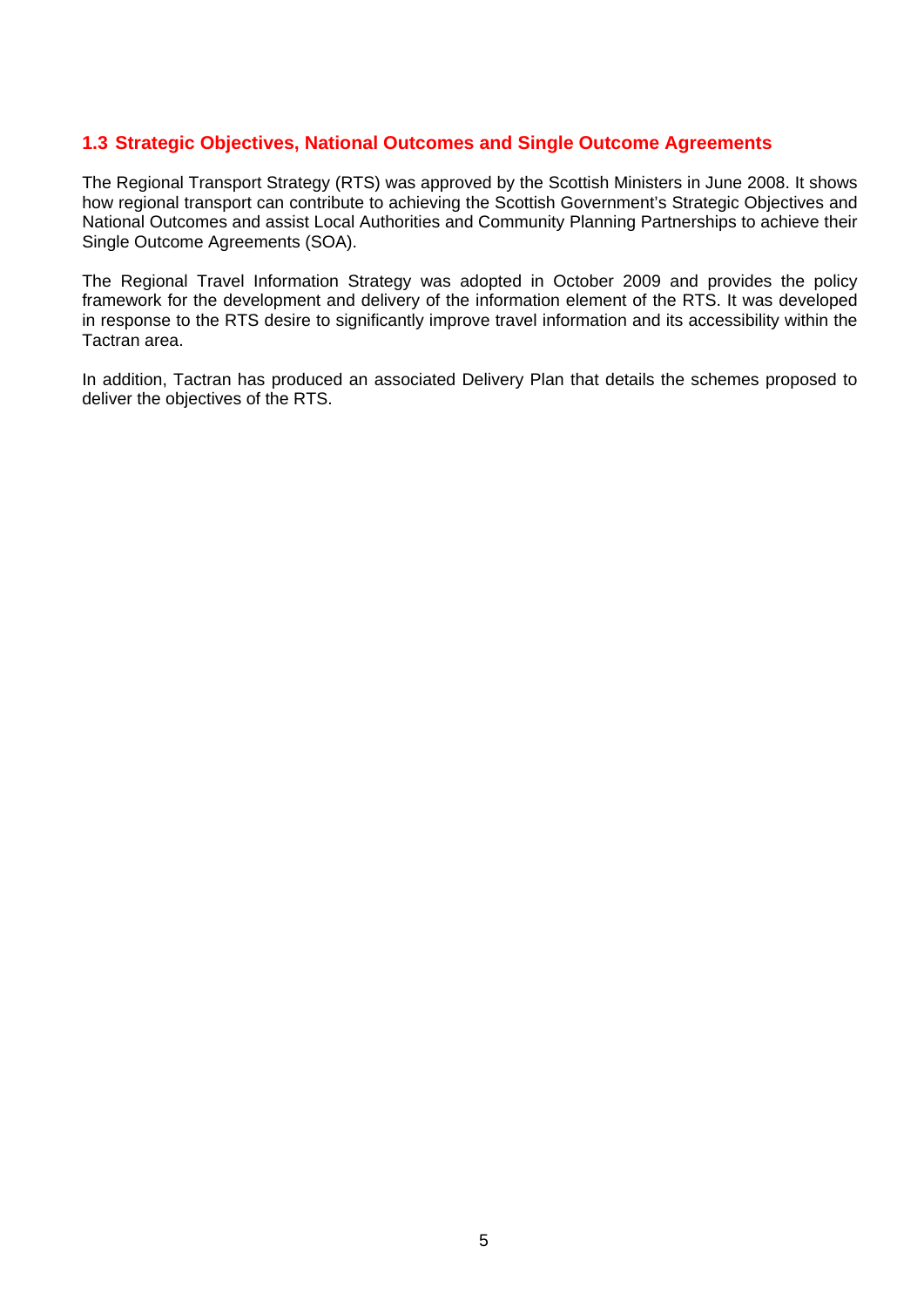## **2 Objectives**

## **2.1 Regional Bus Information Objectives**

Objectives were produced for the Travel Information Strategy and Action Plan (TIS) through analysis and consultation, reflecting the appropriate RTS objectives to maintain consistency with the RTS. Bus information makes a significant contribution to the overall TIS and therefore the objectives of the TIS have been adopted for the RBIS. The Strategy also draws on national guidance and constituent Councils' best practice.

## **2.2 Regional Transport Strategy Overarching Objectives**

The RTS establishes six overarching objectives for meeting the transport needs of people and businesses throughout the Tactran region, as follows:

- **Economy:** To ensure transport helps to deliver regional prosperity.
- **Accessibility, Equity and Social Inclusion:** To improve accessibility for all, particularly for those suffering from social exclusion.
- **Environment:** To ensure that the transport system contributes to safeguarding the environment and promotes opportunities for improvement.
- **Health and Well-Being:** To promote the health and well-being of communities
- **Safety and Security:** To improve the real and perceived safety and security of the transport network.
- **Integration:** To improve integration, both within transport and between transport and other policy areas.

## **2.3 Regional Bus Information Strategy Objectives**

Objectives have been developed for the TIS and RBIS that reflect and nest within the RTS overarching objectives, as follows:

#### *Economy*

1. Information that improves the reliability, confidence and knowledge of the transport system in the region.

#### *Accessibility, Equity and Social Inclusion*

2. Information that demonstrates accessibility to the transport network and key locations for everyone.

#### *Environment*

3. Information that contributes to a shift to more sustainable travel.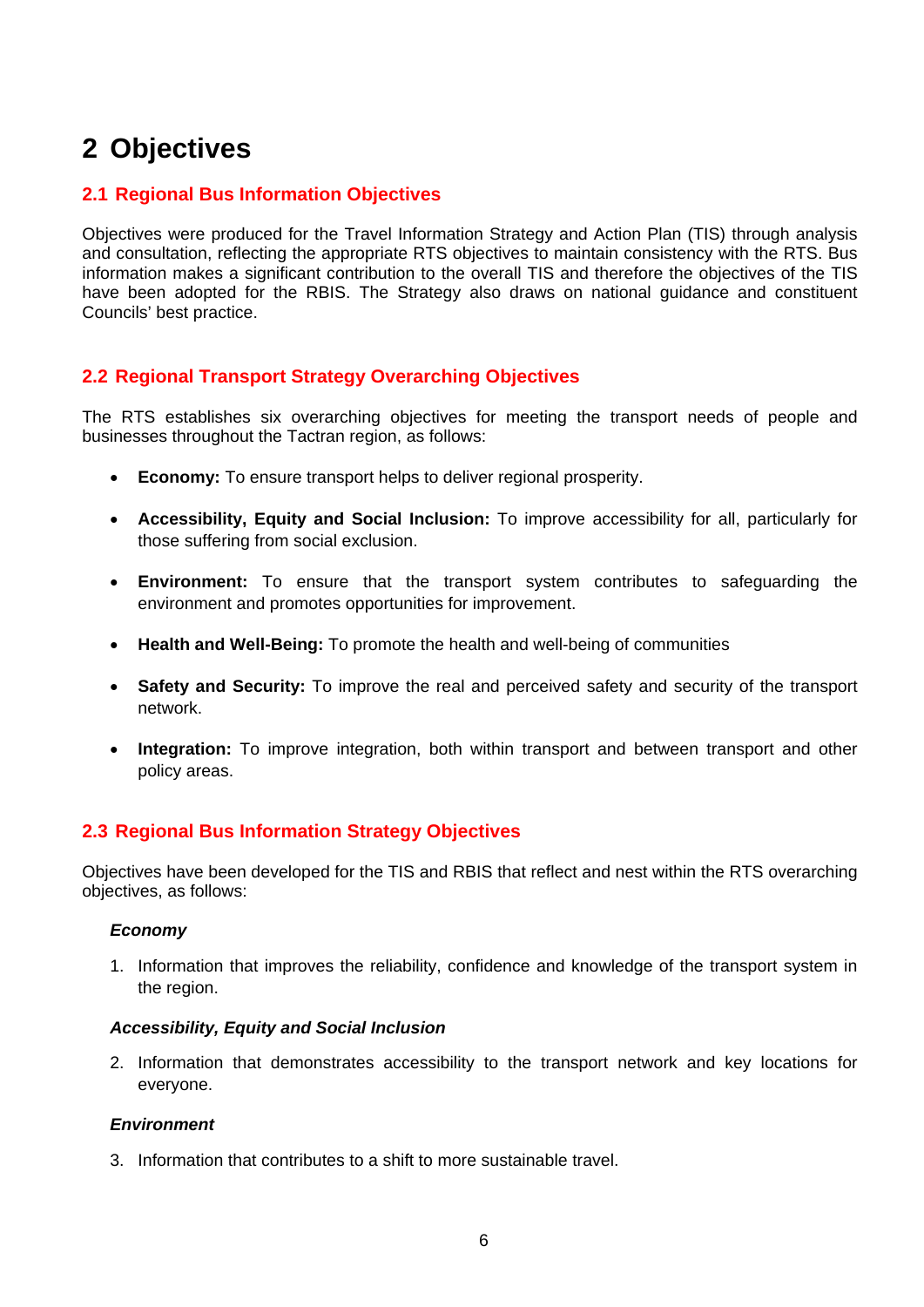#### *Health and Well-Being*

4. Information tailored to promote active and healthy travel options.

#### *Safety and Security*

5. Information that contributes to travellers' security and perceptions of security when using the transport system.

#### *Integration*

- 6. Information that contributes to integrating the multi-modal/multi-operator regional transport network into one coherent transport system.
- 7. Information provision that supports/complements other national, regional and local strategies and policies.

## **2.4 Best Practice**

A Best Practice Review has been undertaken and is available at [www.tactran.gov.uk](http://www.tactran.gov.uk/). It has drawn on guidance from the following:

- *Legibility of Timetables Books and Leaflets Code of Good Practice*, Disabled Persons Transport Advisory Committee (DPTAC)
- *Bus Services: Provision of Information*, Association of Transport Co-ordinating Officers (ATCO)
- *Printed Public Transport Information A Code of Good Practice*, Association of Transport Coordinating Officers (ATCO)
- *Valuable for Anyone, Valuable for Everyone*, Mobility and Access Committee for Scotland (MACS)
- *Buses for Scotland, Progress Through Partnerships*, Scottish Government

Within the Tactran region constituent Councils have many best practice examples that provide the opportunity to be built on and extended to the whole region, these include:

- Real Time Information Roadside Bus Information at 300 shelters in Dundee, on the Tayway corridor in Angus and Perth & Kinross, and at 78 other key sites throughout Angus.
- Roadside Bus Information boards all constituent Councils follow ATCO best practice guidelines
- Multi-operator public transport timetables and map published in Angus and Perth & Kinross
- Information Kiosks/Displays on-street and at strategic locations in Dundee and Stirling
- Information for people with disabilities Angus Council has engaged with disability groups to develop a visual mapping technique, known as Visual Memory Maps, to aid people who have learning disabilities to use public transport. In Dundee the city centre interchange shelters provide audible timetable information triggered by concessionary travel entitlement cards
- Multi-modal transport information web sites dundeetravelinfo and tactranconnect.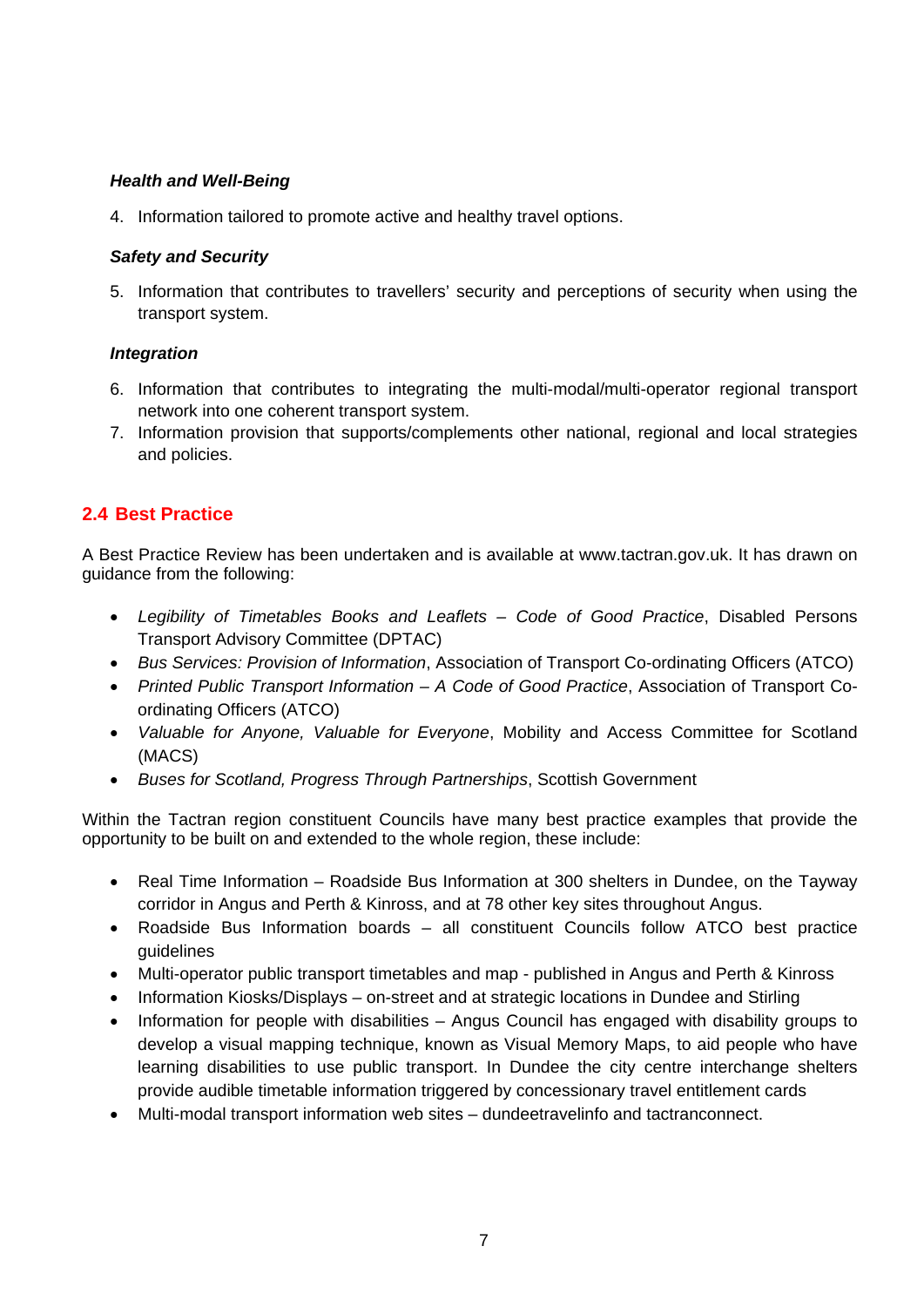## **3 Key Issues**

## **3.1 Introduction**

An examination of the key issues and areas for action was undertaken through an audit of bus information provision together with a wide ranging consultation including the Traffic Commissioner, local authorities, local bus operators, organisations that are representative of local bus users, other relevant organisations and the general public.

A separate Consultation Report to support this Regional Bus Information Strategy, together with an Audit Report produced for the TIS, are available at [www.tactran.gov.uk](http://www.tactran.gov.uk/).

## **3.2 Areas for Action**

The results of consultation reflected that information is currently available from a variety of providers, in particular, the region's constituent Councils and bus operators. A detailed list of the areas of action identified through the consultation process is in the Appendix.

## **3.3 Key Issues**

Analysis of the issues where action is required identified the following:

- standardisation of travel information ensure a consistency of approach across all constituent Councils and their bus information sources, so that the same information is available in a similar way and in similar format
- building on what is there already resolve the multiplicity of information sources not all of which are as comprehensive as they could be to develop a regional source for all modes and all formats of information
- filling in the gaps in current provision provide information about accessible services, demand responsive and community transport; ticketing and fare options; and a more co-ordinated distribution of information
- providing an authoritative multi-modal travel information source make national, regional and local information more co-ordinated by establishing a one-stop source of bus information
- establish concise standards for information dissemination within Councils on road maintenance and road closures which cause disruption to services
- embrace new technologies for dissemination of information
- clarify funding arrangements and responsibilities funding priority for marketing/information is currently an extremely small fraction of overall transport budgets
- ensure adequate funding for transport information for community transport.

The RBIS aims to establish consistent policies and standards for travel information acknowledged for its:

• consistency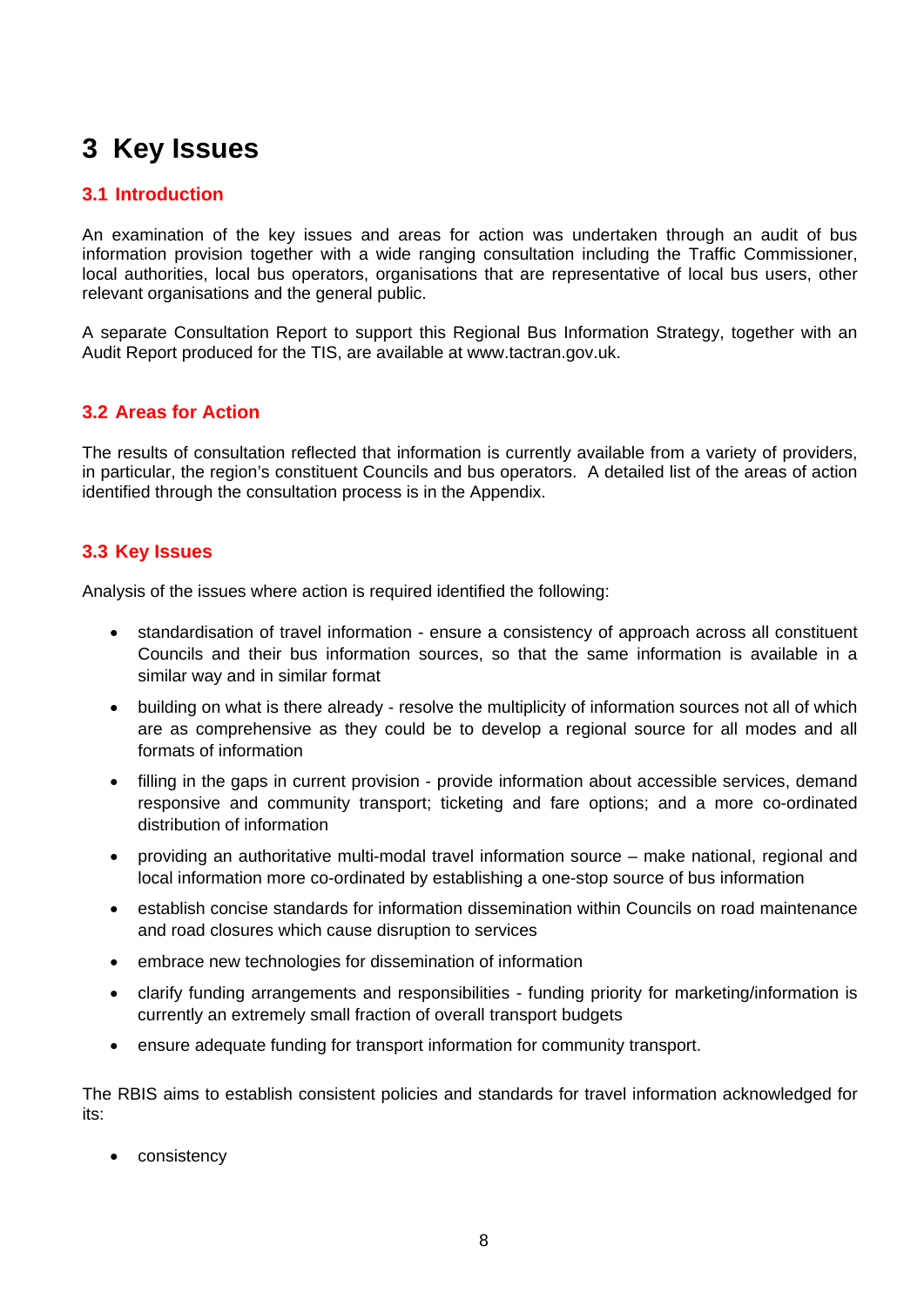- cooperation
- coherency, and
- completeness.

The RBIS aims to avoid:

- compartmentalisation of information
- competition between information sources
- competition between information providers, and
- duplication of information.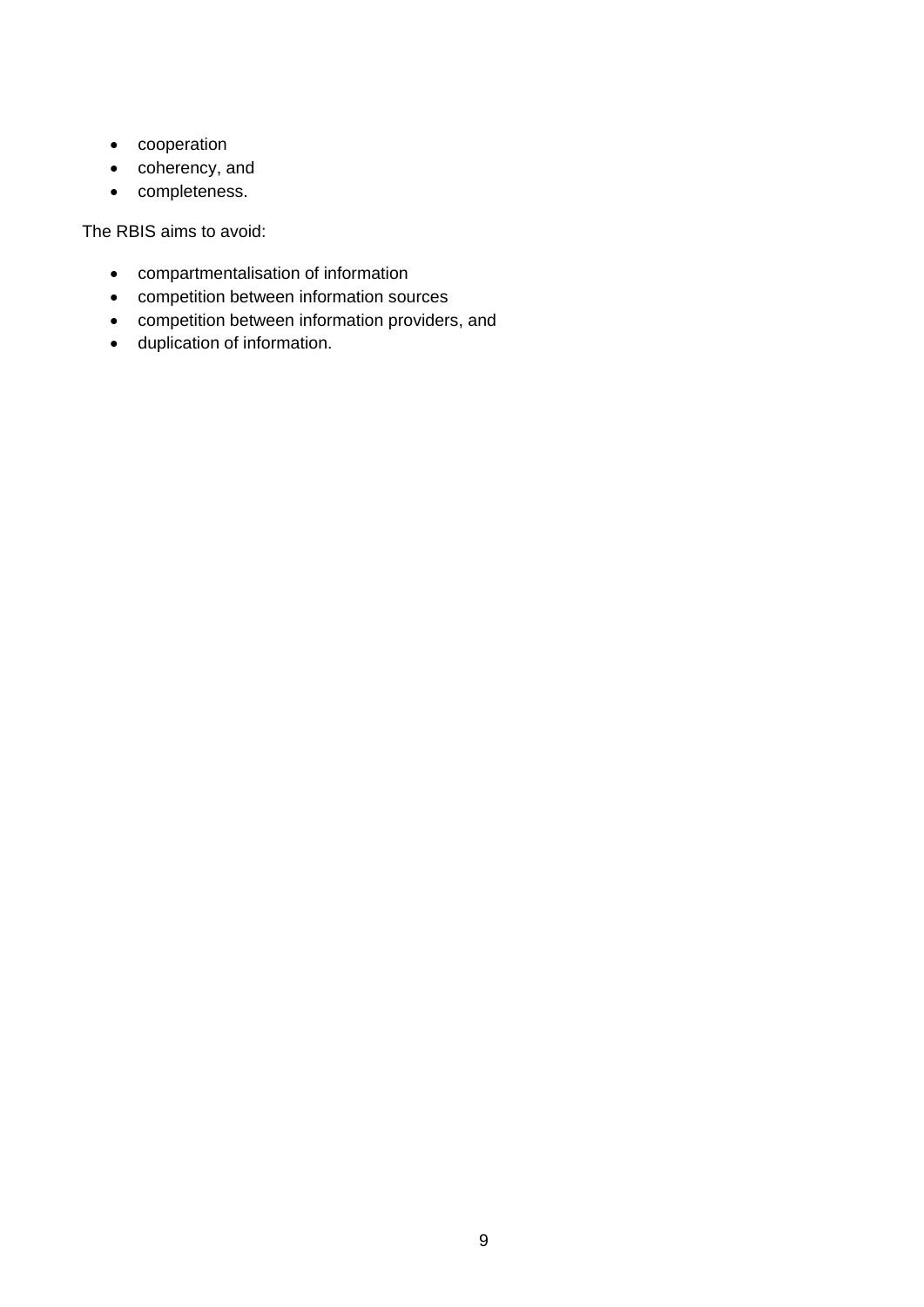## **4 The Strategy**

## **4.1 Strategy Overview**

The RBIS sets out the content and standards for bus information in the Tactran region, along with how it will be distributed, and by whom. The Strategy has eleven strands:

- Service Alterations
- Service Diversions and Roadworks
- Booklets, Leaflets and Maps
- Bus Stops
- Information at Interchanges and Bus Stations
- Travel Information Kiosks
- On-bus Information
- Electronic Information
- Telephone Information
- Real Time Information
- Fares & Ticketing

Each of the strands includes a high level statement together with a table of more detailed actions.

The Strategy combines: **minimum** levels of information provision, which should be met across the region; and **aspirational** levels, set targets to work towards. In each of the tables on pages 11 to 28 **M** indicates minimum levels of provision and **A** indicates aspirational levels of provision. The levels of provision have been assessed and allocated based on best practice guidance and mandatory levels of information provision. Where elements are either mandatory or readily deliverable, they have been assessed as **M**. Elements which are neither mandatory nor easily deliverable have been assessed as **A.** 

This Strategy has been produced at a time of considerable budgetary uncertainty and constraint in the public sector. This will have implications for the rate at which minimum levels of information provision are maintained.

## **4.2 Service Alterations**

It is essential to ensure information regarding alterations to bus services is communicated effectively to users to avoid any inconvenience or anxiety.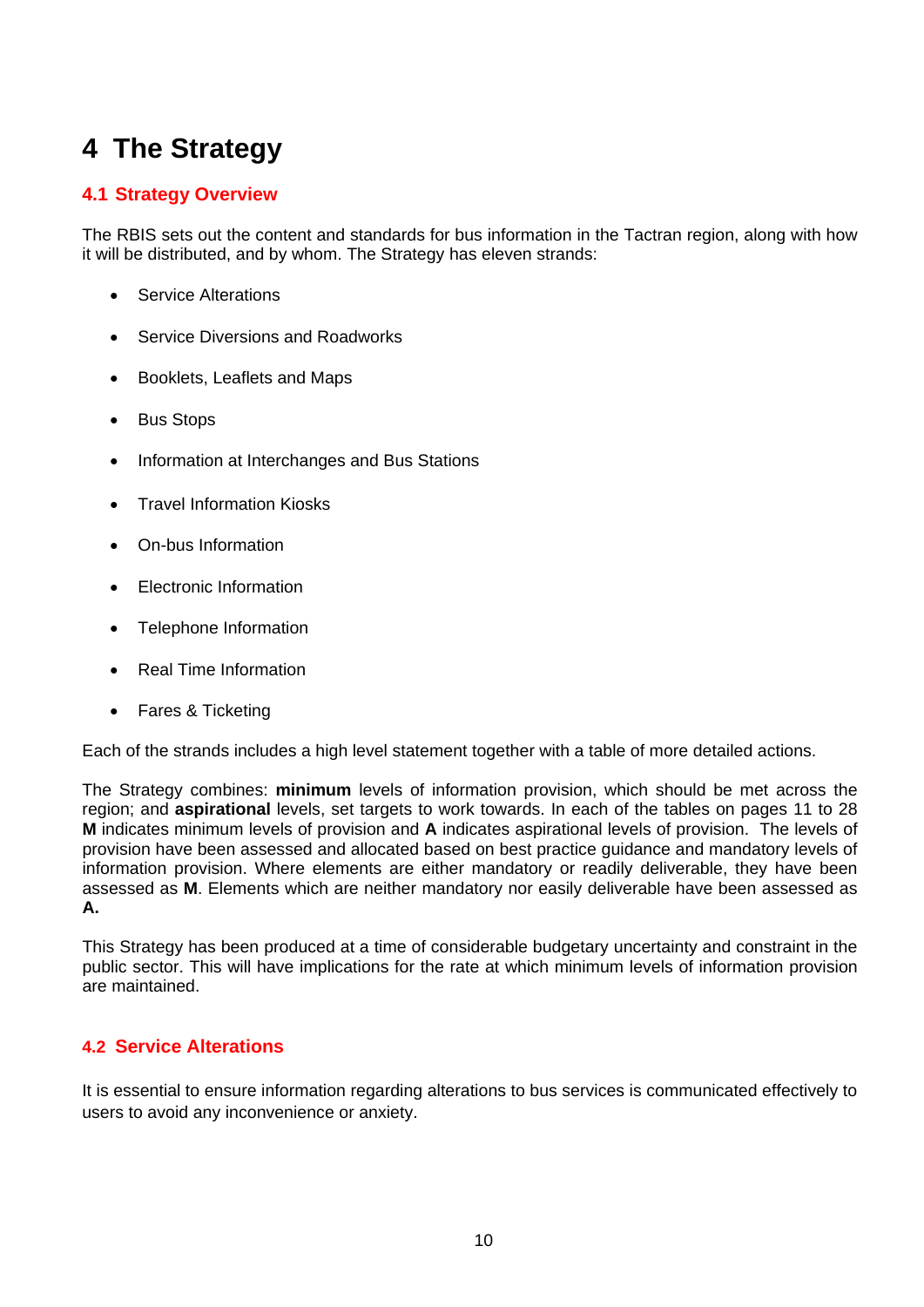| <b>Content and standards</b>                                                                                                                                                                                                                                                                                                                           | Level of<br>provision |
|--------------------------------------------------------------------------------------------------------------------------------------------------------------------------------------------------------------------------------------------------------------------------------------------------------------------------------------------------------|-----------------------|
| Where appropriate, local Press/Media must be used for advance notice of all significant<br>scheduled changes (minimum notice required – 7 days).                                                                                                                                                                                                       | м                     |
| Traveline Scotland must be advised of all scheduled temporary changes (e.g. public<br>holiday alterations) with a minimum notice of 7 days.                                                                                                                                                                                                            | М                     |
| Where changes are made to bus services which are featured in area timetable booklets,<br>Tactran and its constituent Councils should produce addendum leaflets or booklets<br>containing the updated information. Wherever possible service changes should be<br>limited and should be implemented to coincide with the publication of new timetables. | м                     |
| The bus operators will provide constituent Councils/Tactran with information on all their<br>service changes at least 70 days (of which 14 days are a consultation period, as per the<br>Transport Act) in advance of them occurring, except in exceptional circumstances.                                                                             | М                     |
| Tactran and its constituent Councils will work with operators to ensure that registered<br>timetable changes are introduced on no more than four set days per annum, subject to<br>exceptional passenger need. Those days are to be agreed one year in advance.                                                                                        | A                     |

Where changes are minor, the advanced notice of changes must include full details of the alterations; where changes are more complex, passengers should be advised of which services are affected and where to obtain more details.

#### *Responsibilities*

The provision of notification of planned changes / alterations should be delivered as follows:

Tactran / Councils:

- local radio and press, where there are multiple operators involved
- Traveline Scotland notification
- addendum leaflets and booklets
- bus stop and station notifications
- timetable outlets.

Bus Operators:

- local radio and press
- addendum operator leaflets and booklets
- on-bus notices.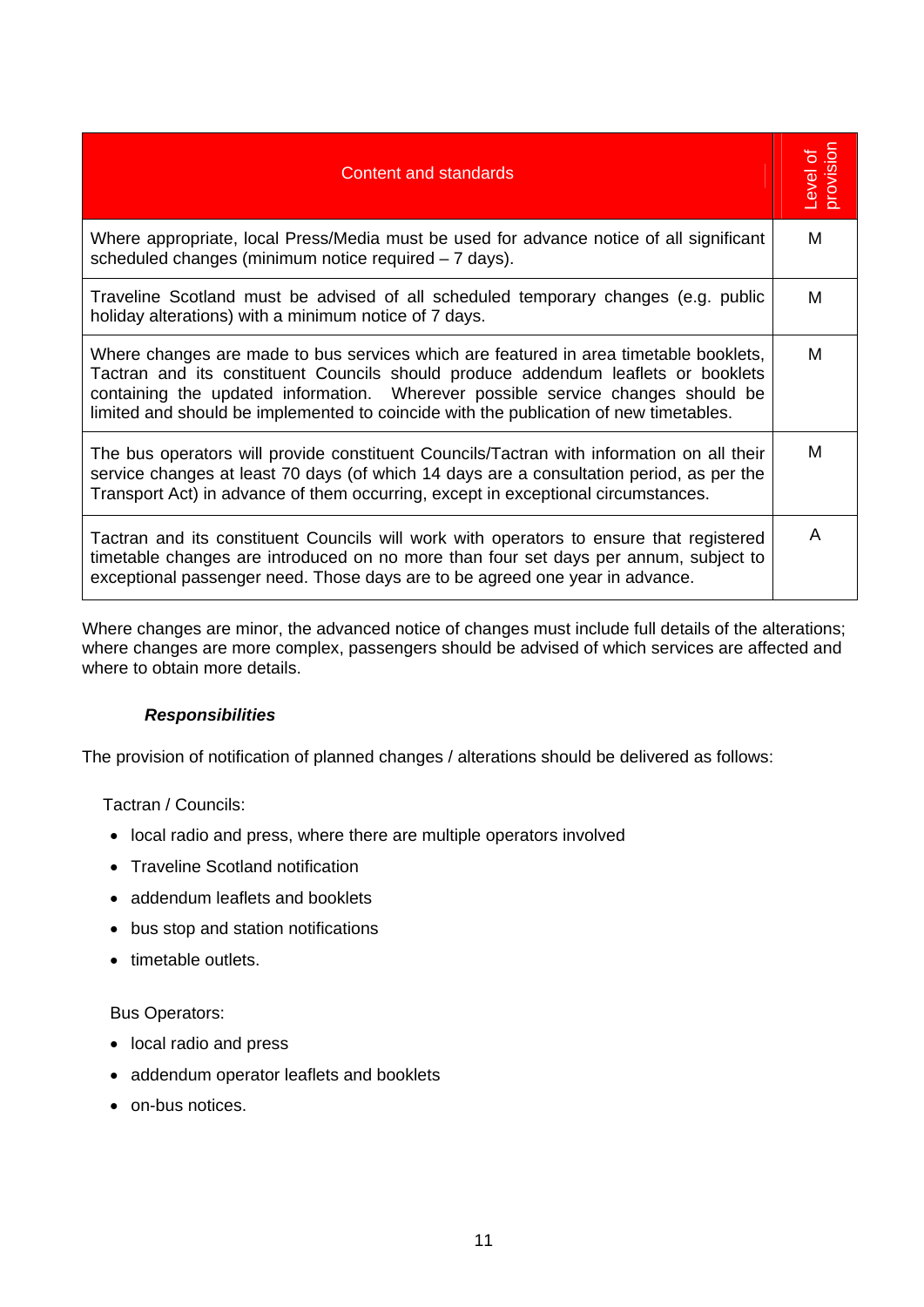## **4.3 Service Diversions and Roadworks**

It is essential to ensure information regarding alterations and diversions to bus services is communicated effectively to users to avoid any inconvenience or anxiety.

| <b>Content and standards</b>                                                                                                                                                                                                                                                                                                     | provision<br>ð<br><b>Level</b> |
|----------------------------------------------------------------------------------------------------------------------------------------------------------------------------------------------------------------------------------------------------------------------------------------------------------------------------------|--------------------------------|
| All information received by constituent Councils which may result in temporary route<br>diversions or significant delays must be communicated to the Council's public transport<br>officer immediately upon receipt. The public transport officer will inform bus operators,<br>providing 14 days notice for planned road works. | м                              |
| Where appropriate, local Press/Media must be used for advance notice of all significant<br>scheduled changes (minimum notice required $-7$ days). Changes due to emergencies<br>do not apply.                                                                                                                                    | м                              |
| Advance notice of temporary route diversion must be displayed prior to the effective date<br>and time (minimum notice required $-7$ days; 14 days notice preferable when practically<br>possible).                                                                                                                               | м                              |
| Traveline Scotland must be advised of all scheduled temporary changes with a minimum<br>notice of 7 days and non-scheduled emergency changes as soon as possible.                                                                                                                                                                | м                              |
| Where Real Time Information displays are provided specific messages should be used to<br>inform of route diversions and delays.                                                                                                                                                                                                  | M                              |

Where services are changed at short notice due to road closures or other unforeseen circumstances, Tactran, Councils and operators will make best endeavours to notify affected users but cannot guarantee to meet the standards set out above (particularly with respect to notice period).

#### *Responsibilities*

The provision of notification of alterations / diversions should be delivered as follows:

Tactran / Councils:

- local radio and press, where there are multiple operators involved
- Traveline Scotland notification
- addendum leaflets
- bus stop and station notifications.

Bus Operators:

- local radio and press
- addendum operator leaflets
- on-bus notices.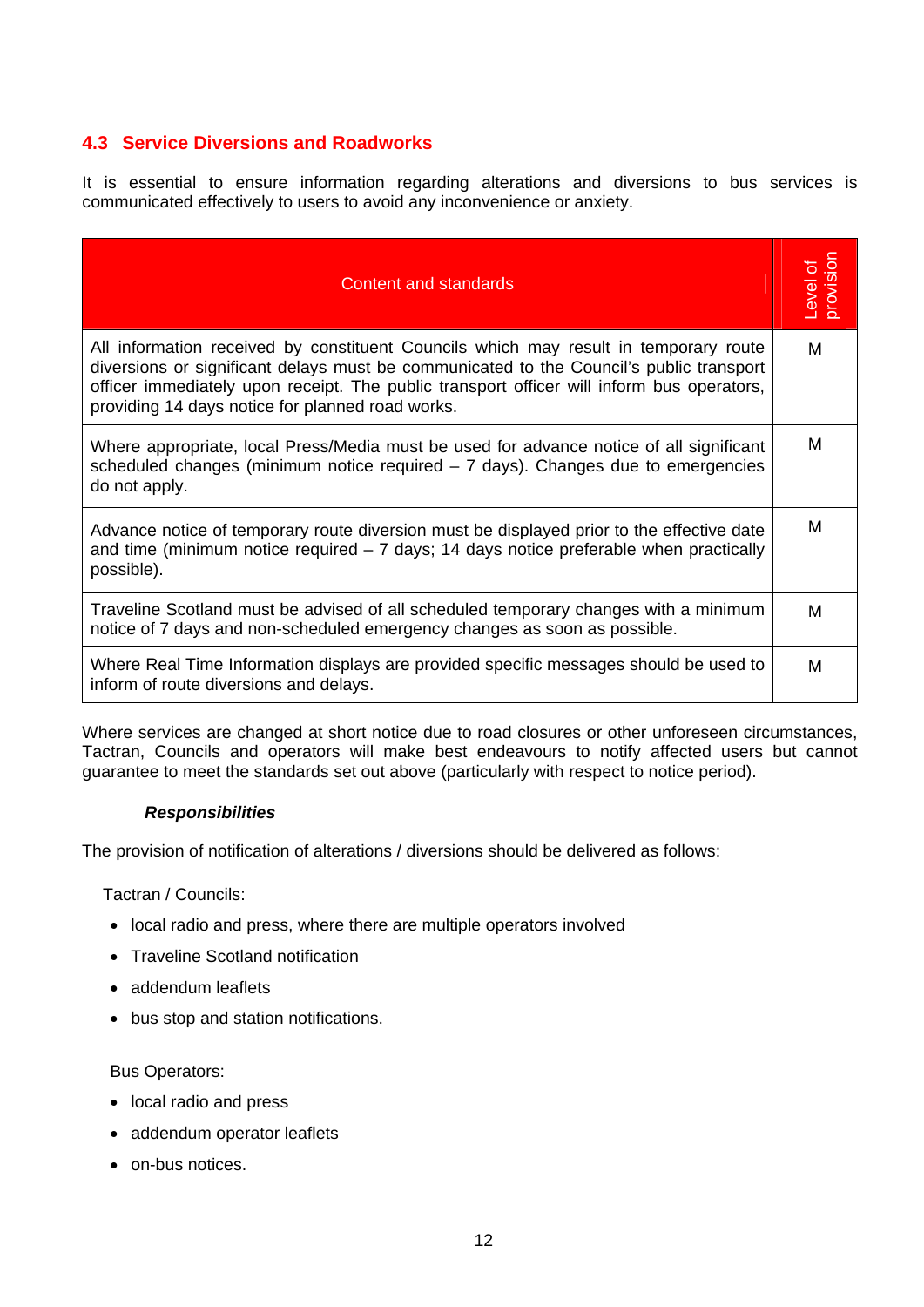## **4.4 Booklets, Leaflets and Maps**

#### **Timetable Booklets and Leaflets**

Timetable booklets and leaflets are seen as the primary means of delivering information, particularly to those who do not have access to telephone or electronic means. Timetable leaflets are key to delivering this, as they represent a handy and 'portable' source of information.

The ATCO Printed Public Transportation Information – A Code of Good Practice will be used as a baseline guide to printing styles and layouts. The table set out the standards in addition to those defined in this document.

| <b>Content and standards</b>                                                                                                                                                                                                                                                                                                         | provision<br>Level of |
|--------------------------------------------------------------------------------------------------------------------------------------------------------------------------------------------------------------------------------------------------------------------------------------------------------------------------------------|-----------------------|
| Operators should publish their own timetable leaflets with only one or a few services, or<br>timetable booklets with many services. Service corridor leaflets and area booklets should<br>be complete and comprehensive; they should include all operators' services running in<br>that corridor or within the area that they cover. | M                     |
| Where Tactran or constituent Councils produce service, area or corridor timetable<br>booklets, these booklets should include all supported and commercial bus services and<br>should be free of charge.                                                                                                                              | M                     |
| Timetable booklets and leaflets that are no longer current should not be given to the<br>public. Bus operators, Tactran or local authority representatives should either recover<br>expired timetables from outlets, or inform the outlets that the leaflets are no longer<br>current.                                               | M                     |
| Where changes are made to bus services that are featured in any area booklets, the<br>relevant authority or operator should produce addendum leaflets or booklets containing<br>the updated information. These should be produced free of charge and distributed to the<br>outlets.                                                  | M                     |
| Timetables should be in conventional matrix format (for journey direction read<br>downwards), unless agreed otherwise by Tactran, constituent Councils and operators.                                                                                                                                                                | M                     |
| Reference must be made to Traveline Scotland with logos shown.                                                                                                                                                                                                                                                                       | М                     |
| Reference should be made to tactranconnect with logos shown.                                                                                                                                                                                                                                                                         | М                     |
| Reference should be made to where fare information could be obtained.                                                                                                                                                                                                                                                                | M                     |
| Reference should be made to how complaints or compliments on the service can be<br>made, including contact details for Bus Passengers' Platform where possible.                                                                                                                                                                      | M                     |
| Telephone numbers should be included for lost property enquiries.                                                                                                                                                                                                                                                                    | M                     |
| Leaflets and timetable booklets must carry 'effective from' or 'start date' information.                                                                                                                                                                                                                                             | М                     |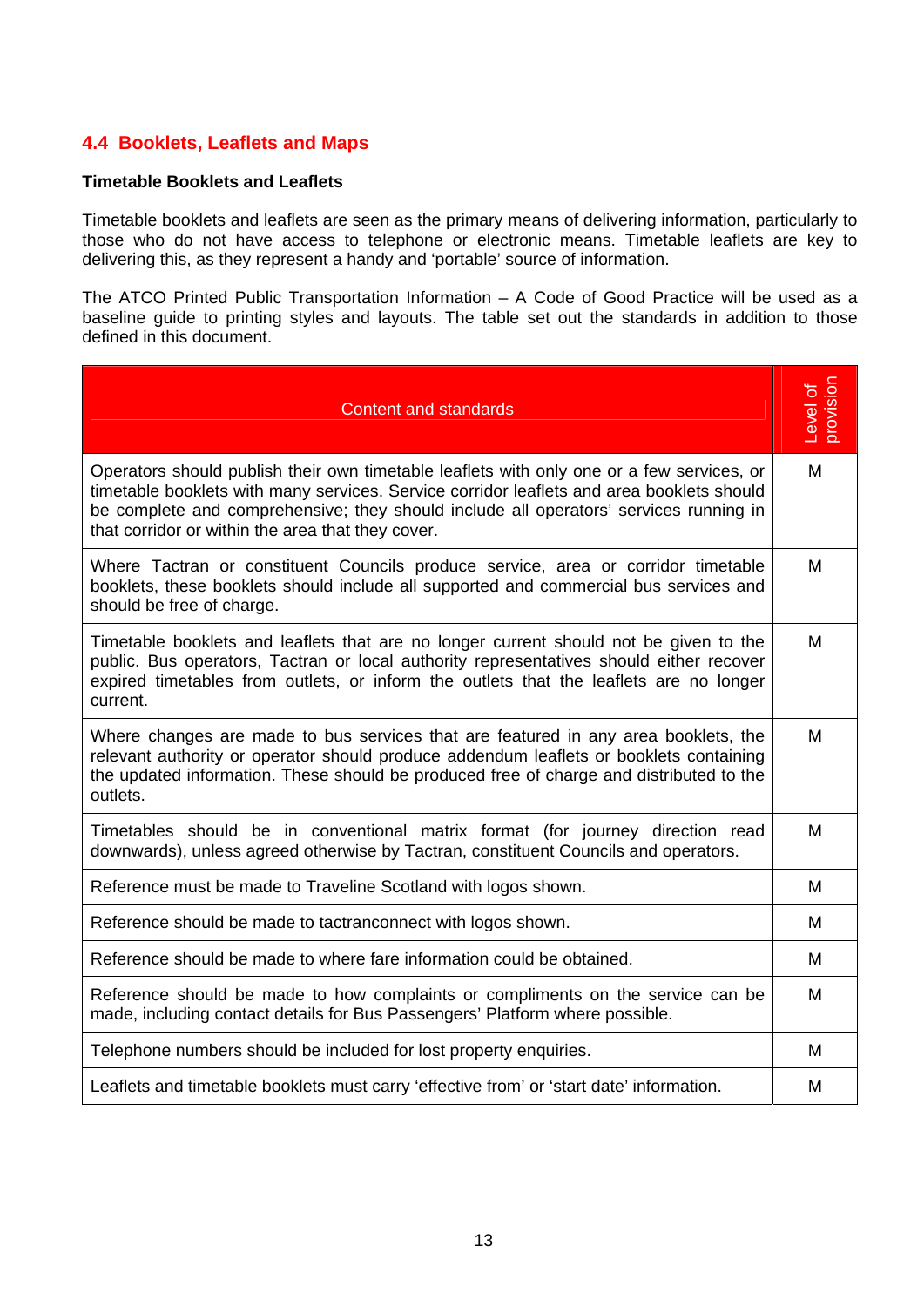| Timetables should indicate journeys subsidised by Tactran and/or constituent Councils<br>with a note alongside or below the timetable explaining which services are subsidised or<br>financially supported.                                                                                                                     | M |
|---------------------------------------------------------------------------------------------------------------------------------------------------------------------------------------------------------------------------------------------------------------------------------------------------------------------------------|---|
| Leaflets and timetable booklets should show passengers where they can obtain<br>information on dates on which services are likely to be affected by local holidays or<br>school holidays. Councils should provide information to bus operators about school<br>holidays at the beginning of each academic year.                 | M |
| Wherever possible, codes / abbreviations used to identify standard variations (e.g. school<br>days only) must be in accordance with guidance given within the ATCO Printed Public<br>Transport Information - A Code of Good Practice. They should be common to all<br>timetables and also be accompanied by clear explanations. | M |
| All timetables must indicate rail interchange points and Park and Ride facilities.                                                                                                                                                                                                                                              | M |
| Timetables must show any sections of route which are non-stop, limited stop or Hail and<br>Ride.                                                                                                                                                                                                                                | M |
| Where appropriate, a detailed route description/route map/diagram should be provided.                                                                                                                                                                                                                                           | M |
| Timetables should provide information on which services can accommodate bicycles and<br>use this symbol:                                                                                                                                                                                                                        | M |
| Timetables should provide information on wheelchair access to the services<br>being offered and use this symbol:<br>Assurances of accessibility to wheelchairs should only be given where relevant low floor                                                                                                                    | M |
| operation can be guaranteed.                                                                                                                                                                                                                                                                                                    |   |
| Large print timetables (14-point minimum font size) should be made available on<br>individual request. The availability of large print timetables should be mentioned on all<br>timetables.                                                                                                                                     | M |
| Timetables should contain information on where Braille, audio and non-English language<br>timetable information can be obtained.                                                                                                                                                                                                | M |
| Timetables/booklets may carry advertisements but these advertisements must not detract<br>from the purpose of the timetable/booklet or influence the layout.                                                                                                                                                                    | M |
| Bus stop names used on leaflets must be consistent with those contained in the NaPTAN<br>database.                                                                                                                                                                                                                              | M |
| Bus stop names should display SMS short code for the Traveline Scotland text service,<br>either next to the stop name, or as a list where space permits (as per NaPTAN<br>protocols). A simple instruction on use of the SMS service, or a link on where to obtain<br>guidance, should also be included.                        | A |
| Reference should be made to any relevant travel cards, other ticketing arrangements<br>(through ticketing or integrated), commercial network cards and concessionary fares<br>scheme.                                                                                                                                           | A |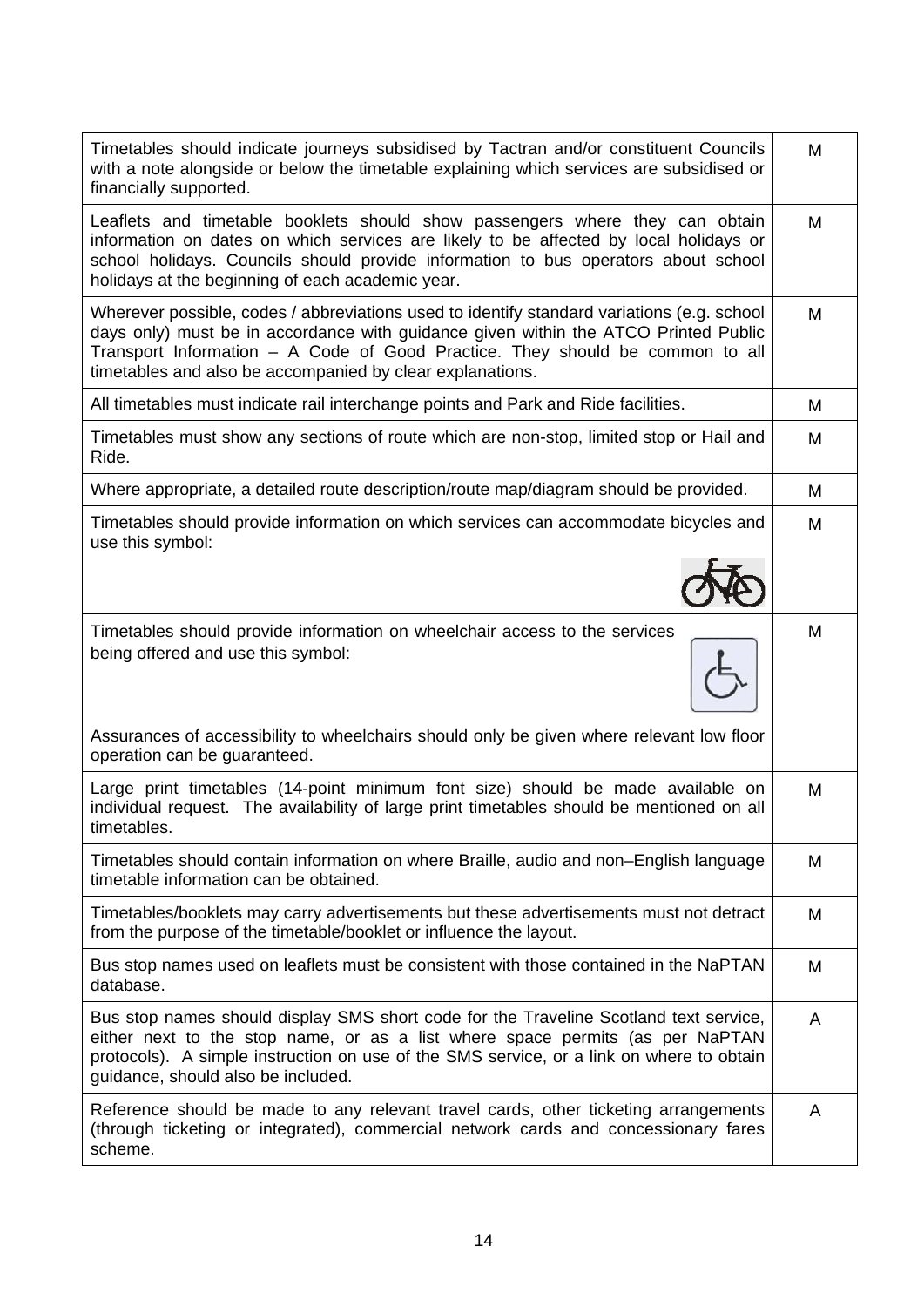## *Distribution*

Stockists (of all relevant timetables) should include the following, subject to agreement by the outlet:

- local authority offices within the Tactran area
- transport gateways (bus and rail stations, Dundee Airport)
- public libraries (including mobile libraries)
- village shops and post offices
- Tourist Information Centres
- healthcare facilities (including hospitals, clinics and surgeries)
- Citizens Advice Bureaus
- leisure centres
- cinemas and theatres
- schools, colleges and universities
- public buildings
- key destinations (i.e. shopping centres)
- Job Centres
- nominated locations in the neighbouring Partnership areas (SPT, nestrans, and SEStran).

In addition, places listed below must be supplied with a reference set of all timetables:

- local authority offices
- public libraries
- Tourist Information Centres
- other agreed locations.

Timetable leaflets should be available to the public 14 days before 'start date'.

Tactran and constituent Councils, in partnership with the operators, will ensure that adequate supplies of timetables and booklets will be distributed to the above and operators offices to ensure availability at all times.

All operators, except those who provide both start and end dates on all printed timetables and those who operate subsidised services, must provide a summary of their printed timetable information to Tactran and its constituent Councils at least twice per year. Submission dates should be agreed between Tactran, constituent Councils and the bus operators. These summaries should indicate which local services are wheelchair-accessible and which can accommodate bicycles. They should also clearly indicate where through ticketing or integrated ticketing is available.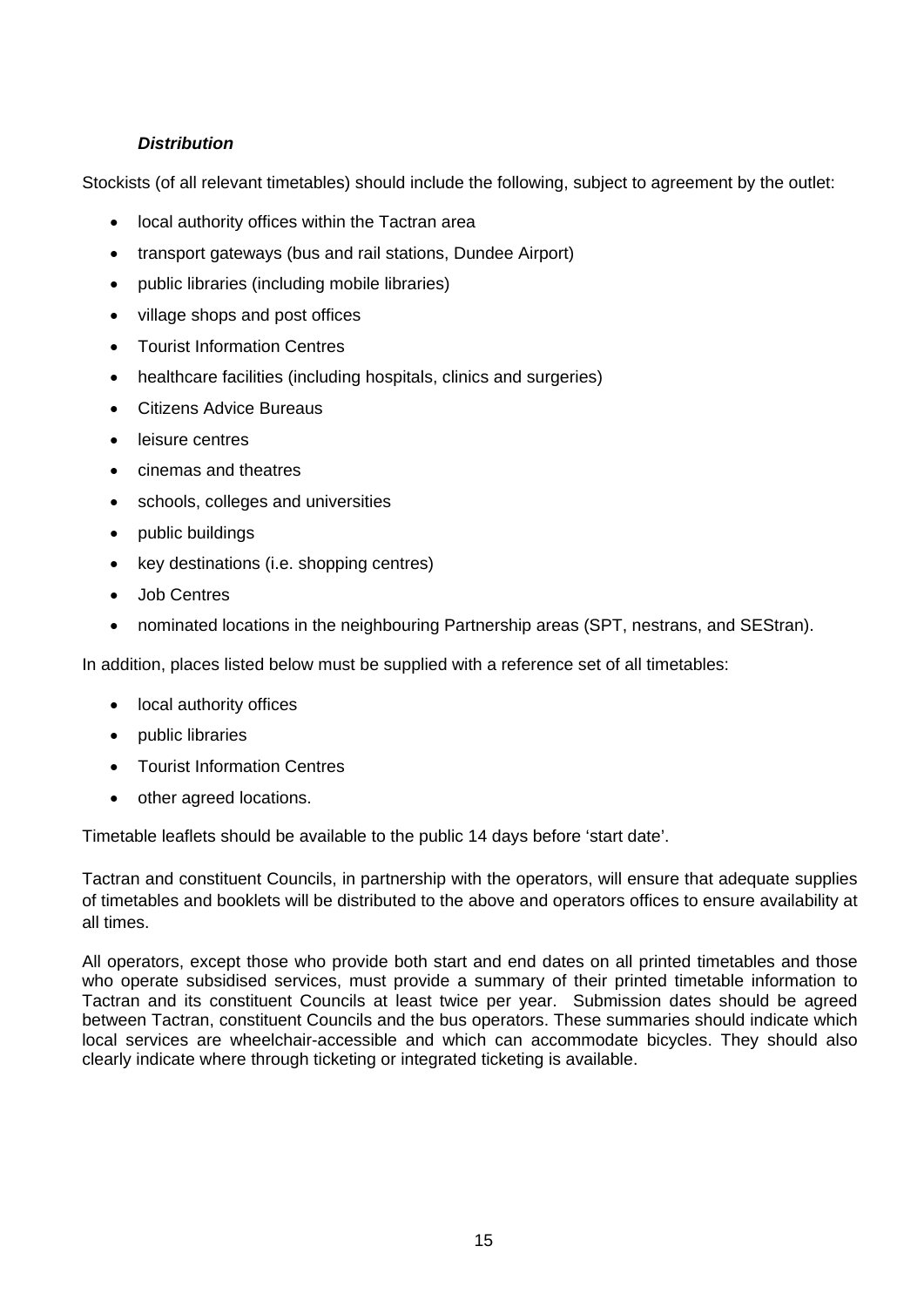#### *Responsibilities*

Bus operators may produce area or corridor booklets as part of their marketing strategy. Tactran and its constituent Councils may take the lead in producing, or continuing to produce where already done so, area booklets in conjunction with all operators to provide a comprehensive overview of the bus network in the area. Consideration will be given to producing an area guide that covers the whole Tactran area.

It is essential that area booklets contain composite and comprehensive information on all operators' services, and Tactran along with its constituent Councils will seek a partnership contribution from operators for their production and distribution. Consideration will also be given to including other modes of transport within these area guides including trains, ferries and planes as appropriate. The responsibility for co-ordination and procurement of these booklets will rest with Tactran constituent Councils. Area booklets will be made available to the public free of charge. Where produced, the relevant authority will seek a partnership contribution from operators based on the number of their services shown within the booklets. Tactran, Councils and operators will have shared use of the booklets and the associated electronic files for use with other promotional material.

Services that are supplied jointly by more than one operator should have one leaflet which covers all timetabled journeys for that service. Responsibility for the leaflet production will lie with the operator who operates the highest number of kilometres on the service. All operators will contribute to the costs of production on a pro rata basis measured by route kilometres. Where agreement cannot be reached, then section 34(1) of the Transport (Scotland) Act 2001 will be invoked, entitling the relevant local authority to produce the leaflet and recharge operators. Where changes are enforced through operational error or service inefficiencies, these may be levied back to the operator(s) causing the error or change.

#### **Printed Area and Network Maps**

The ATCO Printed Public Transport Information – A Code of Good Practice will be used as a baseline guide to printing styles and layouts. The table sets out the standards in addition to those defined in this document.

| Content and standards                                                                                                                                                                                                                                                                                                                                                          | Level of<br>provision |
|--------------------------------------------------------------------------------------------------------------------------------------------------------------------------------------------------------------------------------------------------------------------------------------------------------------------------------------------------------------------------------|-----------------------|
| Area and network maps should depict the bus network with route numbers to indicate bus<br>routes. Where possible, colour coding should be used to give an indication of service<br>frequencies. Tactran and its constituent Councils may adopt minimum frequency criteria<br>or any other criteria deemed appropriate in determining which bus services should be<br>included. | м                     |
| All major interchange points and Park and Ride sites (with an indication of the number of<br>parking spaces) must be highlighted. Maps should refer to integration with other modes of<br>transport, access to major destinations and details of cross boundary services.                                                                                                      | м                     |
| Maps must carry 'effective from' or 'start' date.                                                                                                                                                                                                                                                                                                                              | M                     |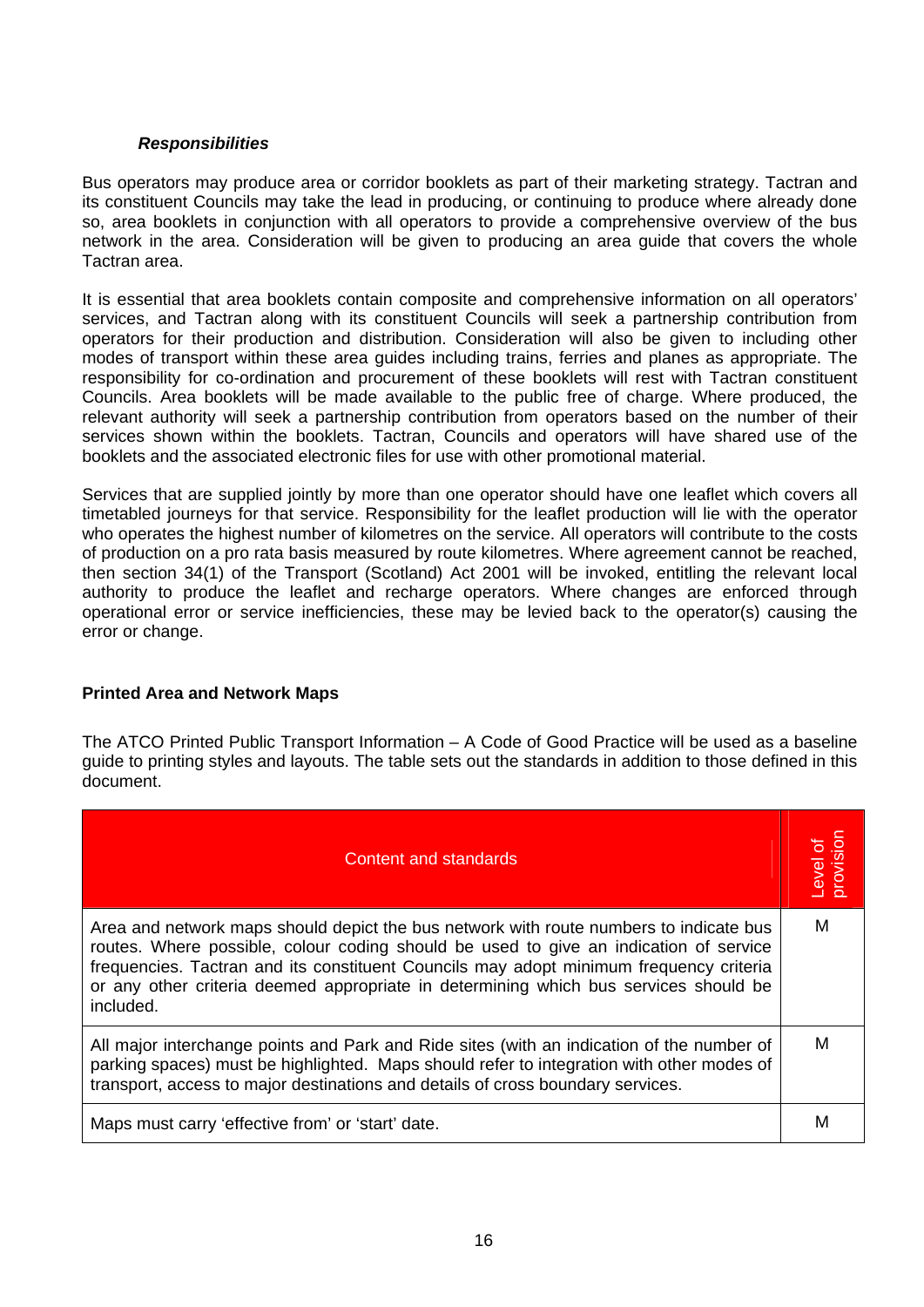| Main visitor attractions, Tourist Information Centres, places of interest and public buildings<br>should be clearly shown where possible with the nearest bus stop NaPTAN identification<br>for SMS timetable information, subject to clarity constraints. | M |
|------------------------------------------------------------------------------------------------------------------------------------------------------------------------------------------------------------------------------------------------------------|---|
| Routes which reliably offer wheelchair accessible vehicles should be indicated.                                                                                                                                                                            | M |
| Routes which reliably offer bicycle carrying vehicles should be indicated.                                                                                                                                                                                 | M |
| Contact details must be provided for each operator.                                                                                                                                                                                                        | м |
| Reference must be made to Traveline Scotland with the logo shown.                                                                                                                                                                                          | м |
| Reference should be made to tactranconnect with the logo shown.                                                                                                                                                                                            | M |
| Information on how to make complaints or compliments must be given with reference to<br>Bus Passengers' Platform.                                                                                                                                          | M |
| Maps may carry advertisements but these advertisements must not detract from the<br>purpose of the map or influence the layout.                                                                                                                            | м |
| Reference should be made to where fare information can be obtained.                                                                                                                                                                                        | м |
| Maps are to be updated periodically to reflect route changes.                                                                                                                                                                                              | M |
| Reference should be made to the NaPTAN bus stop ID of the central bus stop of each<br>settlement, subject to clarity constraints.                                                                                                                          | A |
| Reference should be made to basic fare information.                                                                                                                                                                                                        | A |
| Maps should show clearly any sections of route which are non-stop, limited stop or hail<br>and ride.                                                                                                                                                       | A |

## *Distribution*

Same distribution list as "Timetable Booklets and Leaflets".

## *Responsibilities*

Same responsibilities as "Timetable Booklets and Leaflets"- except a charge may apply to the area and network maps.

## **4.5 Bus Stops**

| Content and standards                                                                | rel of |
|--------------------------------------------------------------------------------------|--------|
| All key bus stops should include a name. This should be the name recorded in NaPTAN. | M      |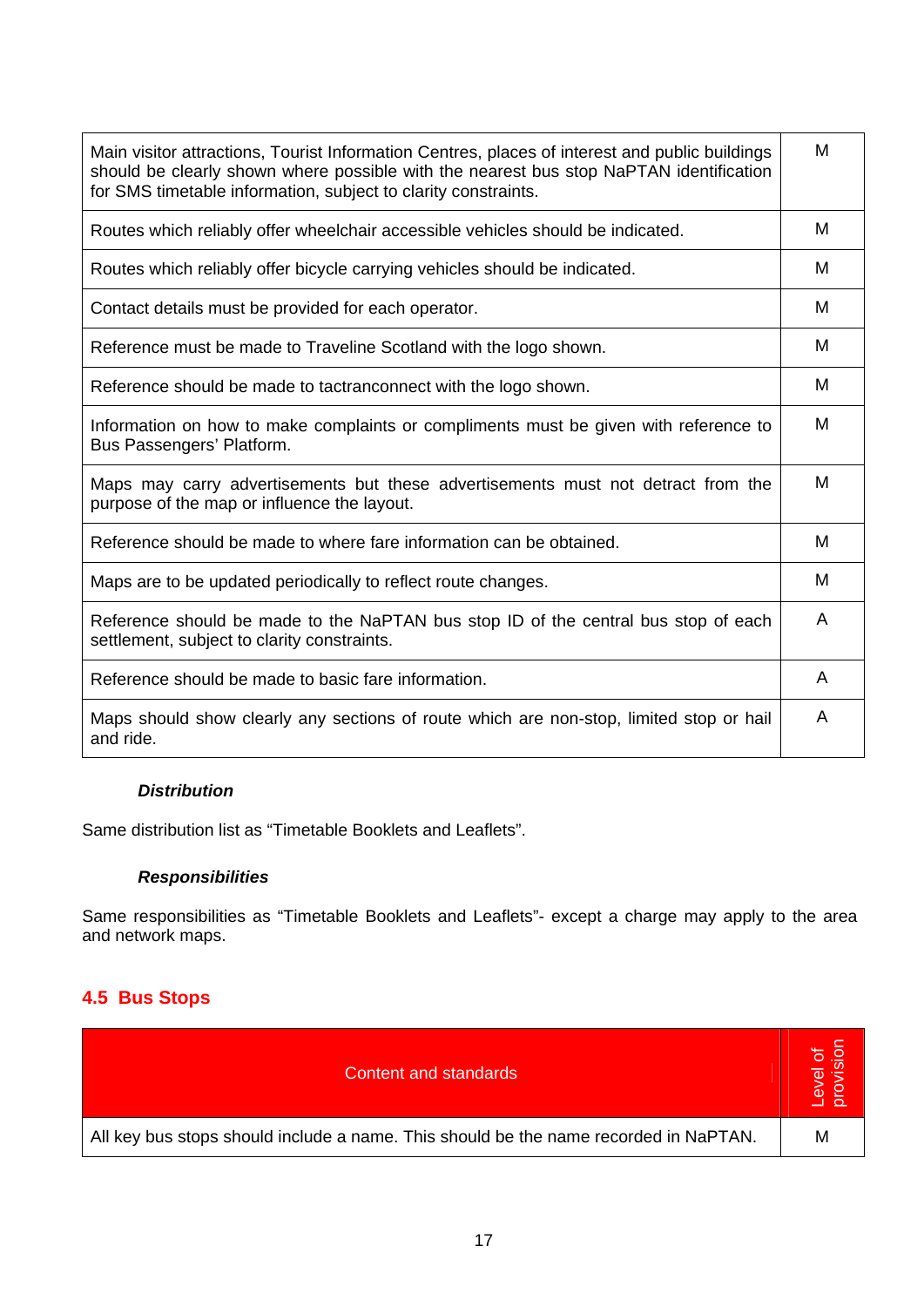| In rural and remote areas, bus stops should include all relevant operators' names (or logo)<br>and service numbers.                          | M |
|----------------------------------------------------------------------------------------------------------------------------------------------|---|
| In urban areas, bus stops should include all relevant operators' service numbers or<br>numbers of routes serving the bus stop.               | M |
| The bus stop should clearly display a unique bus stop reference code with Traveline<br>Scotland's txt2traveline phone number.                | M |
| It is desirable to include a broad indication of the destination or direction of the buses<br>serving the stop - 'To City', 'From City' etc. | A |

#### **Bus Stop Flags**

A single bus stop flag complying with appropriate regulations will be fitted to all bus stops (including a point in each community/village where hail and ride applies).

| Content and standards                                                                                          | Level of<br>provision |
|----------------------------------------------------------------------------------------------------------------|-----------------------|
| All bus stops must be easily identifiable with flags carrying the word 'Bus Stop' and<br>recognised pictogram. | M                     |

#### *Responsibilities*

Tactran's constituent Councils will meet the costs of providing, erecting and maintaining bus stop flags.

#### **Display Cases**

This is a key area for action that should be given priority in the first instance to bring the standard of bus information provision up to a consistent level.

Presentation of the bus stop timetables will be in accordance with ATCO Printed Public Transport Information – A Code of Good Practice.

Bus stop information should also be compliant with the recommendations of the MACS report 'Valuable for Anyone, Valuable for Everyone' and DfT Guidance 'Inclusive Mobility' (2005) as well as the other relevant guidance/guidelines highlighted in the Best Practice Review.

| <b>Content and standards</b>                                                                                        | Level of<br>provision<br>$\sigma$ |
|---------------------------------------------------------------------------------------------------------------------|-----------------------------------|
| Bus stop displays must be 'stop-specific' and display specific departure times (in 24-hour<br>clock) for that stop. | M                                 |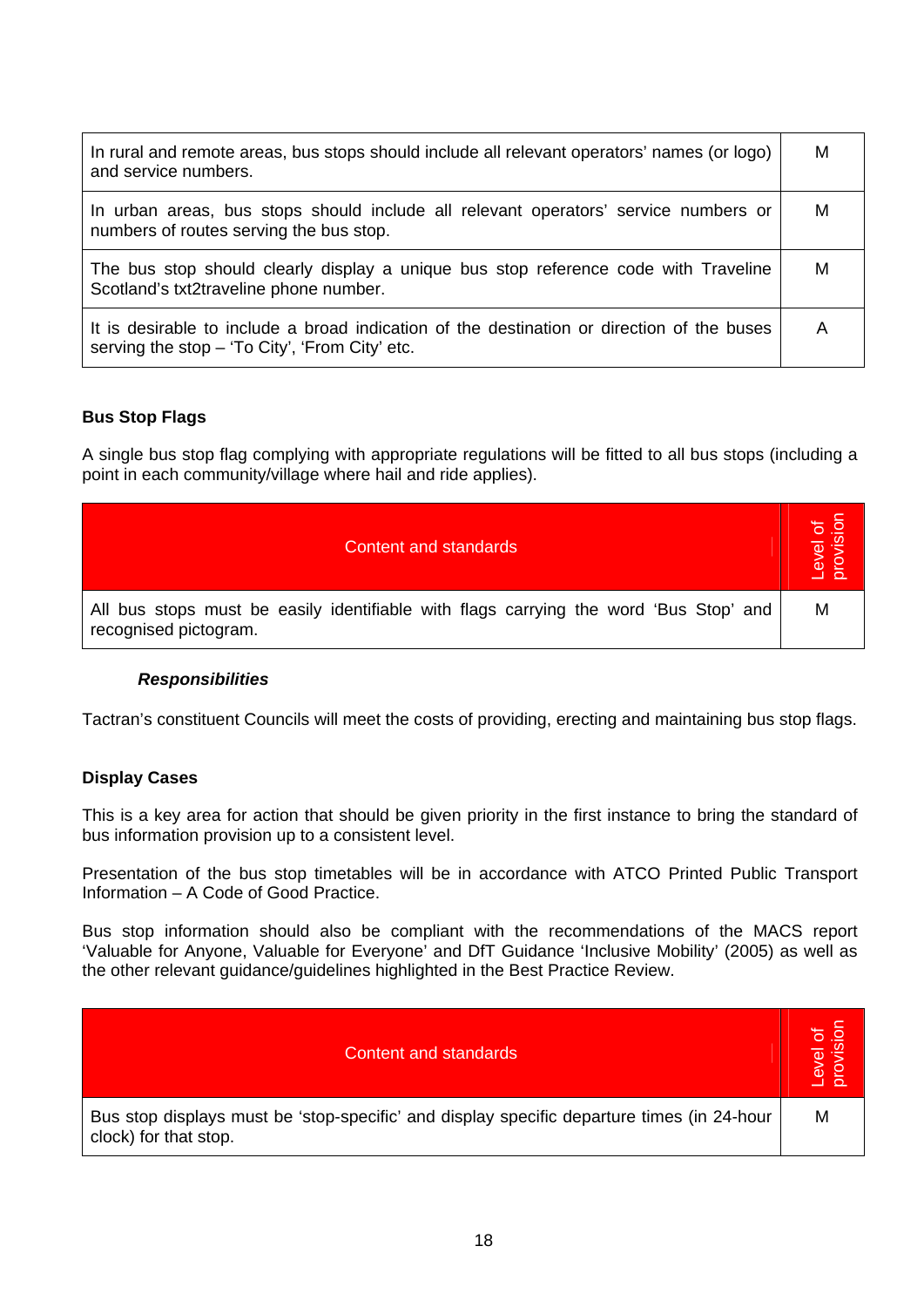| Every bus stop panel/display case should have the bus stop location/stop name and<br>identification (as per NaPTAN protocols) unless this information is already displayed on<br>the bus stop flag.                                                                                                                      | м |
|--------------------------------------------------------------------------------------------------------------------------------------------------------------------------------------------------------------------------------------------------------------------------------------------------------------------------|---|
| Service information at all bus stops should include route numbers; route details; the first<br>services until a regular frequency is achieved; frequency - with minutes past the hour<br>when the interval is greater than 10 minutes or showing all departures; irregular<br>departures; and last and weekend services. | м |
| The information will be presented using the agreed Traveline/NaPTAN descriptions for<br>each bus stop/timing point/destination. Any requests from operators for new destination<br>descriptions, or a revision to an existing place name, will be processed and approved by<br>the local authority.                      | M |
| The name of the bus operator should be visible, especially where different operators use<br>the same route numbers, or compete on services to the same destination.                                                                                                                                                      | м |
| Timetables should be printed black on white.                                                                                                                                                                                                                                                                             | м |
| Graphical route representation should be included wherever practical.                                                                                                                                                                                                                                                    | M |
| Displays must carry 'effective from' or 'start' date.                                                                                                                                                                                                                                                                    | M |
| Where displays carry fares information, reference should be made to the relevant<br>information sources for full fare information.                                                                                                                                                                                       | м |
| Bus stop displays should be updated for every registered service change.                                                                                                                                                                                                                                                 | М |
| Reference must be made to Traveline Scotland with the logo shown.                                                                                                                                                                                                                                                        | М |
| Reference should be made to tactranconnect with the logo shown.                                                                                                                                                                                                                                                          | м |
| Displays should refer to which services can accommodate bicycles and use this symbol:                                                                                                                                                                                                                                    | M |
| Displays should refer to which services offer wheelchair access and use this<br>symbol:                                                                                                                                                                                                                                  | M |
| Assurances of accessibility to wheelchairs should only be given where relevant low floor<br>operation can be guaranteed.                                                                                                                                                                                                 |   |
| Displays should provide information on how to make complaints or compliments on the<br>service, including contact details for Bus Passengers' Platform where possible.                                                                                                                                                   | М |
| Peripheral information on boards should be kept to a minimum.                                                                                                                                                                                                                                                            | M |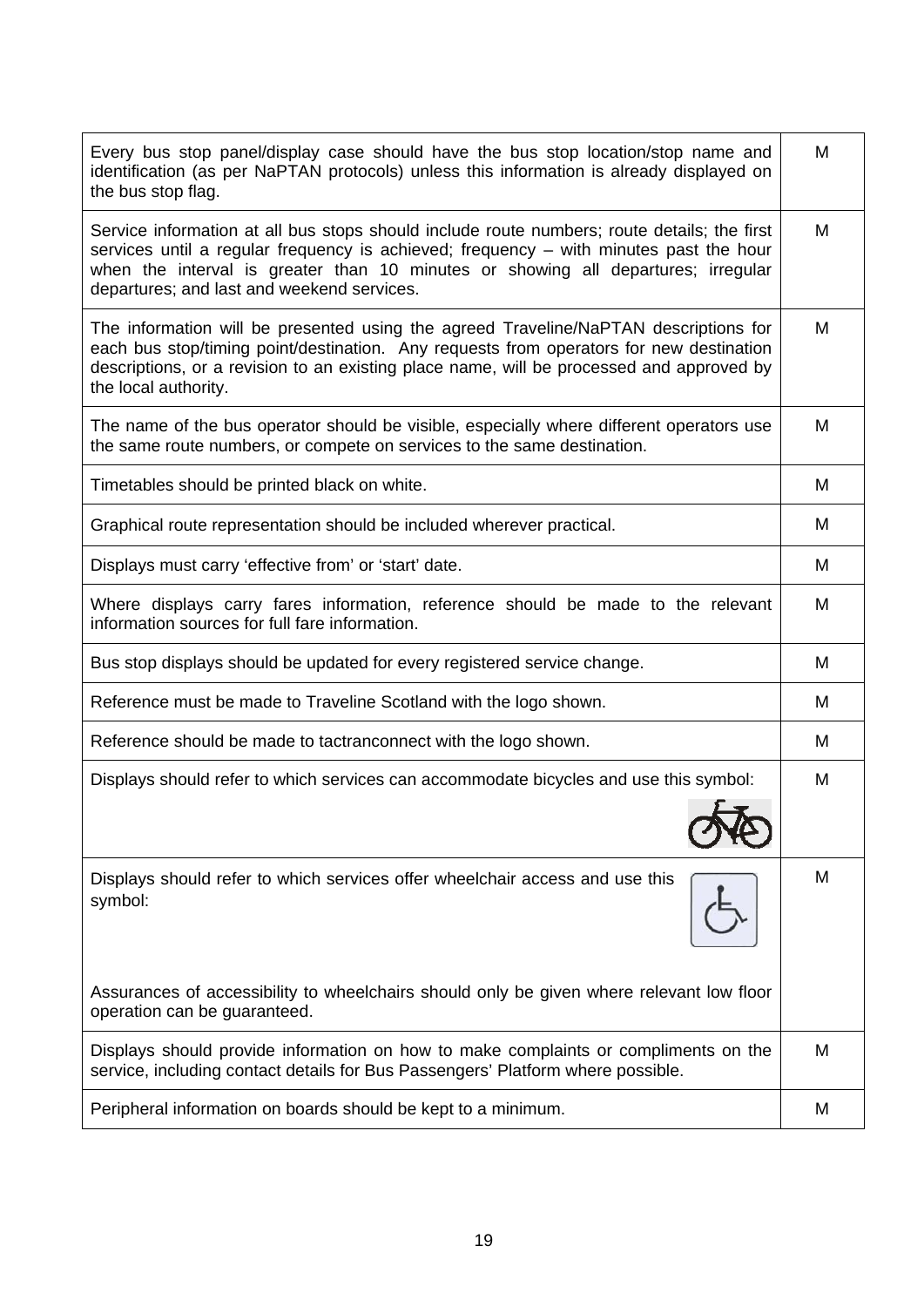| Standard layout and fonts are to be used on all timetable displays, using standard<br>templates. The exact content is to be decided by the constituent Councils in agreement<br>with Tactran and operators, bearing in mind that certain pieces of information may need to<br>be omitted due to space constraints and in order to minimise 'information overload' for the<br>reader.                | A |
|-----------------------------------------------------------------------------------------------------------------------------------------------------------------------------------------------------------------------------------------------------------------------------------------------------------------------------------------------------------------------------------------------------|---|
| Service information at all bus stops should include route details which must list all main<br>points.                                                                                                                                                                                                                                                                                               | A |
| Service information at all bus stops should include public holiday information.                                                                                                                                                                                                                                                                                                                     | A |
| An indication of journey times should be included, particularly for longer or less frequent<br>services. In an urban area where the number of departures is likely to be greater, the<br>same level of information about journey times may be unnecessary. A simple line plan of<br>the route with typical peak period point-to-point timings would help passengers to plan<br>their journey times. | A |
| Displays should carry, where practical, information on fares on specific routes, particularly<br>routes with an exact fare policy in place.                                                                                                                                                                                                                                                         | A |
| Where possible, in urban areas displays should include a map of the locality which<br>indicates main tourist attractions and landmarks.                                                                                                                                                                                                                                                             | A |
| Back lighting of displays should be used in poorly lit locations.                                                                                                                                                                                                                                                                                                                                   | A |
| A computerised system for production of timetables which automatically incorporates<br>changes will be implemented.                                                                                                                                                                                                                                                                                 | A |

## *Distribution/Implementation*

The **minimum standard** across the region is to ensure that all major bus stops have watertight timetable displays. Where there are no bus stops within the vicinity (i.e. in the case of hail and ride services running in rural and remote areas) a bus stop display case will be erected in the main town/village square or alternative suitable location.

Tactran and its constituent Councils will work towards an **aspirational standard** which is to ensure that all bus stops within the region have watertight timetable displays.

#### *Responsibilities*

Tactran and its constituent Councils reserve the right to decide what information is included in display cases which they own. Operators are not permitted to use these display cases unless agreed by the Councils. However, Tactran and its constituent Councils will be required to work in partnership with the operators.

Tactran and its constituent Councils will have a role to ensure that the information on static timetable displays is complete and comprehensive. Information on services operated by different companies will be displayed in an integrated and logical fashion with services grouped by corridor or destination.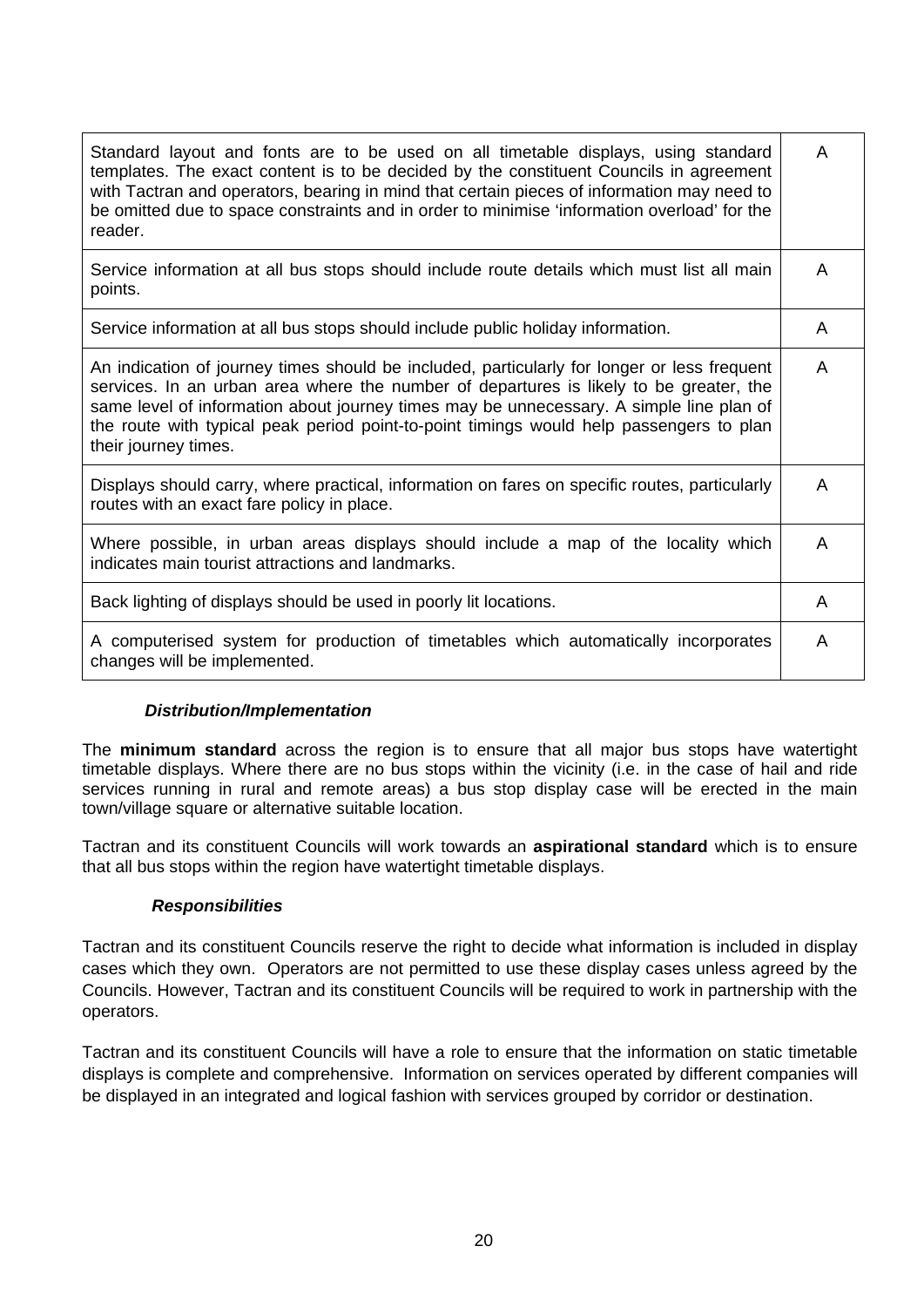Tactran and its constituent Councils will co-ordinate the provision of comprehensive static timetable displays in accordance with the above standards and will share the costs of doing so with the appropriate operators in a fair and equitable manner.

Tactran and its constituent Councils will meet the costs of providing, erecting and maintaining the information display cases.

Requests for additional timetable cases from operators shall be channelled through the constituent local authority's Public Transport Unit more than 56 days before required. Council provision is dependent on resource availability.

Tactran and its constituent Councils will co-ordinate the information provision in accordance with the above standards, and may share the costs of doing so with the appropriate operators in a fair and equitable manner.

Provision of static information at bus stations will be provided by Tactran and its constituent Councils under the terms of their agreements with operators in respect of bus station departure charges.

#### **4.6 Information at Interchanges and Bus Stations**

Appropriate multi-modal information will be provided at interchanges and bus stations.

| Content and standards                                                                                                                                                              | noisivorc<br>-evel of |
|------------------------------------------------------------------------------------------------------------------------------------------------------------------------------------|-----------------------|
| All interchanges and bus stations should have clearly marked and consistent stance<br>references (i.e. stance numbers or letters).                                                 | м                     |
| All static timetable displays should refer to stance references.                                                                                                                   | м                     |
| Information at interchanges should adhere to the same standards required of at-stop<br>information boards.                                                                         | м                     |
| Key interchanges and bus stations should contain maps showing the layout of the stances<br>in relation to station exits and other interchanging modes (rail/inter urban bus/taxi). | м                     |
| Local information/area maps should be displayed if available.                                                                                                                      | м                     |
| Tactran and its constituent Councils will seek funding to provide bus information on<br>electronic displays at key interchanges and bus stations.                                  | A                     |
| Electronic displays will be used to indicate the next available bus service to key<br>destinations, with information related to its stance, operator and departure time.           | A                     |
| Electronic display system must be compatible with Tactran and its constituent Councils<br>databases and that used by Traveline Scotland.                                           | A                     |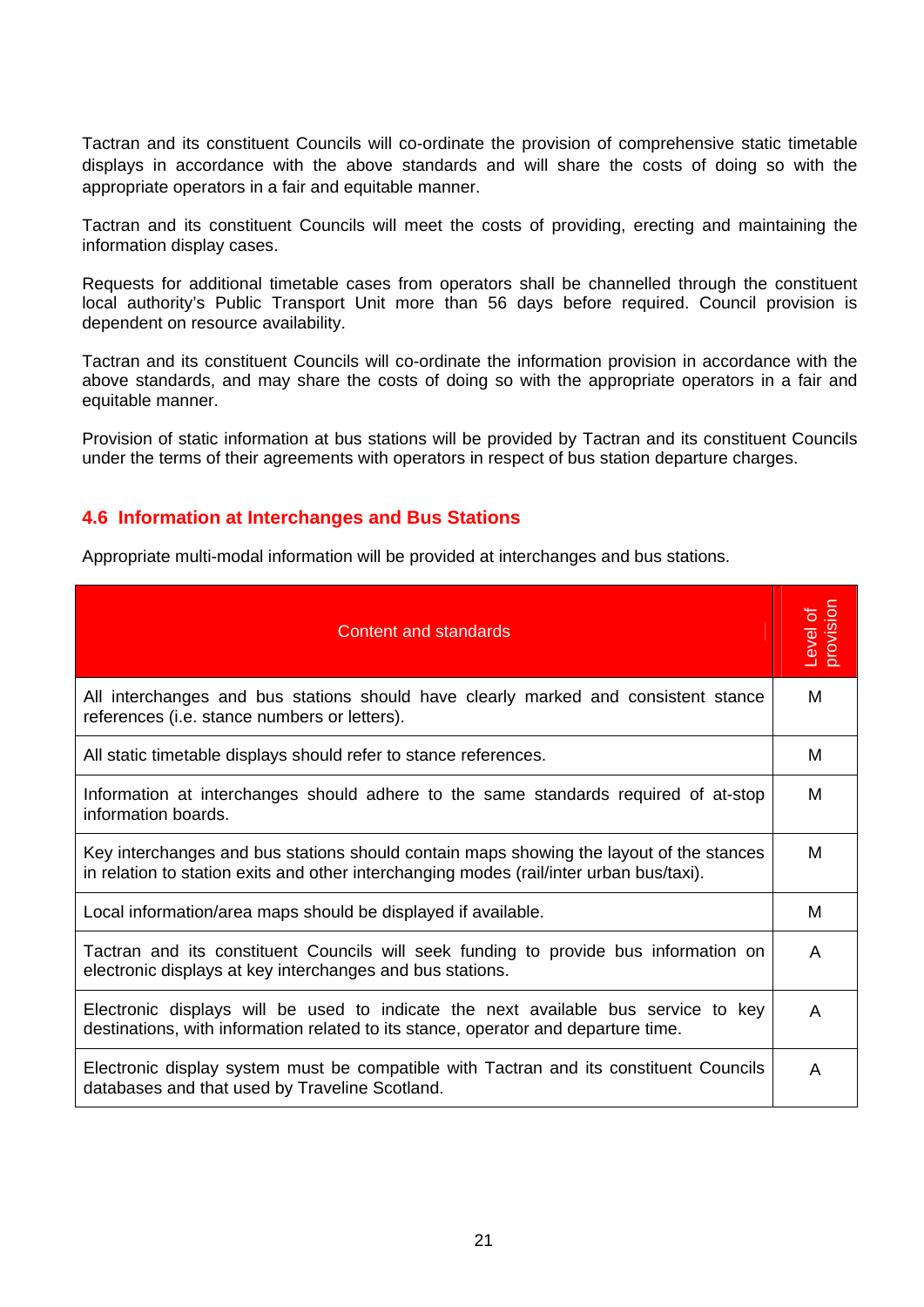#### *Responsibilities*

The bus station/interchange operator will co-ordinate the provision of comprehensive static and electronic displays at interchanges and bus stations in accordance with the above standards and may share the costs of doing so with the appropriate operators and organisations in a fair and equitable manner.

Tactran and its constituent Councils will have a role to ensure that the information on static and electronic displays is complete and comprehensive. Information on services operated by different companies and connecting modes (rail / inter urban bus) will be displayed in an integrated and logical fashion.

Tactran and its constituent Councils in partnership with the operators (of all modes) will meet the costs of providing, erecting and maintaining the information display cases.

## **4.7 Travel Information Kiosks**

Kiosks will provide information on a range of modes of transport including buses. In this Strategy a kiosk is defined as an unstaffed information point.



#### *Implementation*

Kiosks currently provide a valuable source of information and will be maintained until such time as they are superseded by alternative electronic or technological provision.

## **4.8 On-bus Information**

On-bus information is the responsibility primarily of bus operators where services are provided commercially and of local authorities where services are supported financially. It is vital in order to communicate information, particularly on imminent changes/service disruptions, to both regular users and occasional users.

Information during the journey is an important part of reassuring and informing new and existing passengers e.g. on the progress of the journey, the route followed, detailed fare and timetable information and alterations and changes to the services.

The on-bus information can be verbal, written or electronic (sound and/or visual).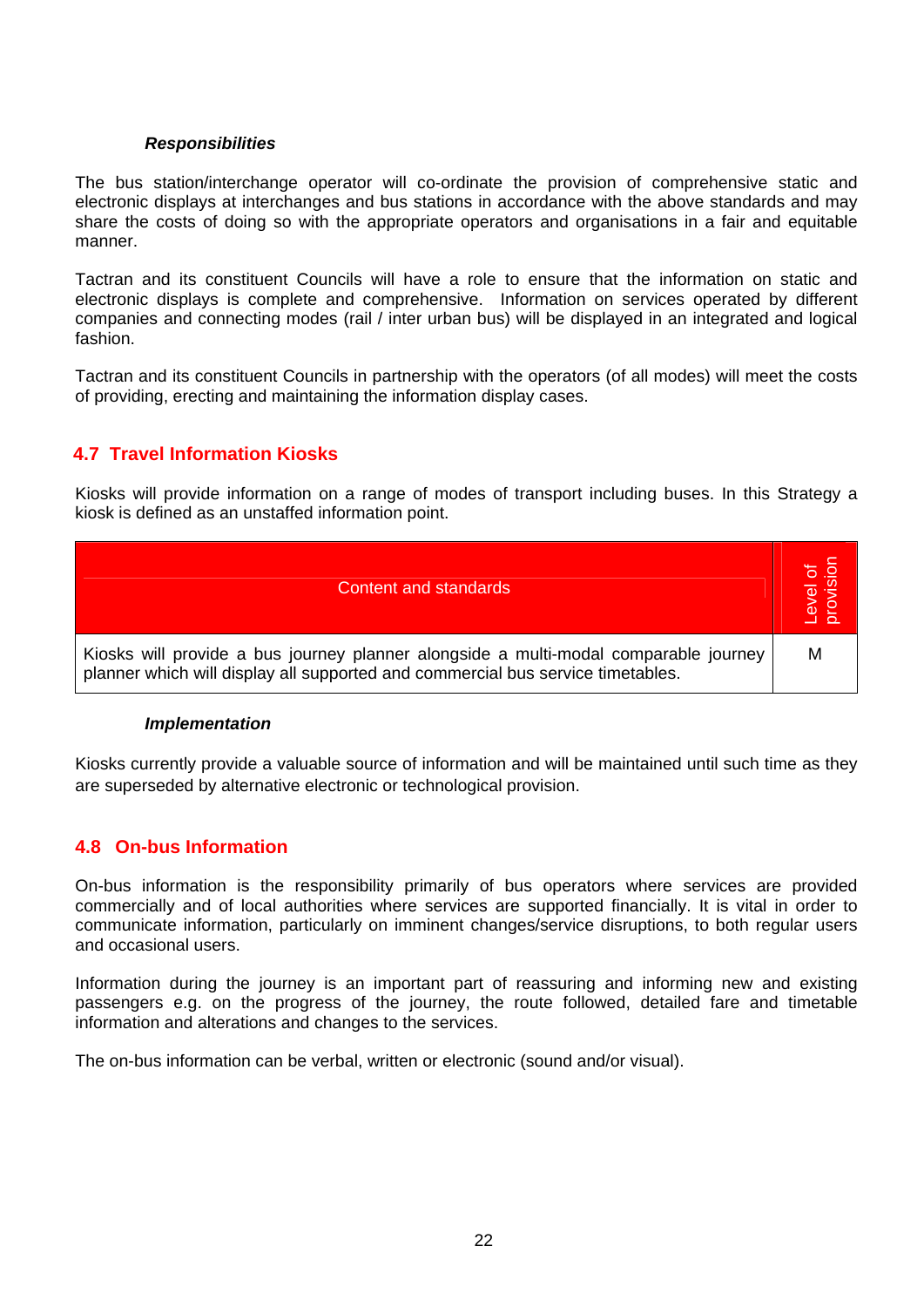| <b>Content and standards</b>                                                                                                                                                                                                                                                                                                                                                                                                                                         | Level of<br>provision |
|----------------------------------------------------------------------------------------------------------------------------------------------------------------------------------------------------------------------------------------------------------------------------------------------------------------------------------------------------------------------------------------------------------------------------------------------------------------------|-----------------------|
| Bus Operators in the Tactran area must at all times comply with Schedule 2 of the Public<br>Service Vehicles Accessibility Regulations in terms of route number and destination<br>displays or the required local contract clauses of the contracted services.                                                                                                                                                                                                       | M                     |
| All drivers must be able to give basic information to passengers in respect of timetables,<br>fares and special ticket promotions for the route being operated. Where specific<br>connections are publicised for that route, drivers should also be aware of the timings for<br>the connecting services. At all times, drivers must make a reasonable endeavour to assist<br>passengers in obtaining any information required to complete their journey.             | M                     |
| Where practical, all buses will carry up to date printed timetables leaflets for the services<br>on which they are operating.                                                                                                                                                                                                                                                                                                                                        | M                     |
| Operators are responsible for displaying notification of service changes on board their<br>vehicle in accordance with the Public Service Vehicle Regulations. Operators are required<br>to display a notice telling passengers that an application for change has been made and<br>where they can obtain further information. Notification must be made at least 21 days<br>before any change to that service, in each vehicle provided for that particular service. | M                     |
| Operators will be encouraged to promote tactranconnect and Traveline Scotland.                                                                                                                                                                                                                                                                                                                                                                                       | M                     |
| The operator's Customer Care contact and Bus Passengers' Platform details should be<br>available on-board all buses.                                                                                                                                                                                                                                                                                                                                                 | M                     |
| Where practical, all buses will carry up to date fare information leaflets for the services on<br>which they are operating.                                                                                                                                                                                                                                                                                                                                          | A                     |
| Where practical, buses should display a route map with the main bus stop names and<br>main tourist attractions listed next to stop names. These maps should indicate major bus<br>stations, park and ride and interchange points.                                                                                                                                                                                                                                    | A                     |
| Relevant 'How to get to' and Concessionary Travel leaflets should be made available on-<br>board.                                                                                                                                                                                                                                                                                                                                                                    | A                     |
| Operators will be encouraged to provide real time audio/visual next stop indicators on-bus,<br>linked to real time information systems.                                                                                                                                                                                                                                                                                                                              | A                     |

## *Implementation and Responsibilities*

As a **minimum standard**, Tactran and its constituent Councils will review with operators the distribution of timetable and fare leaflets on main routes.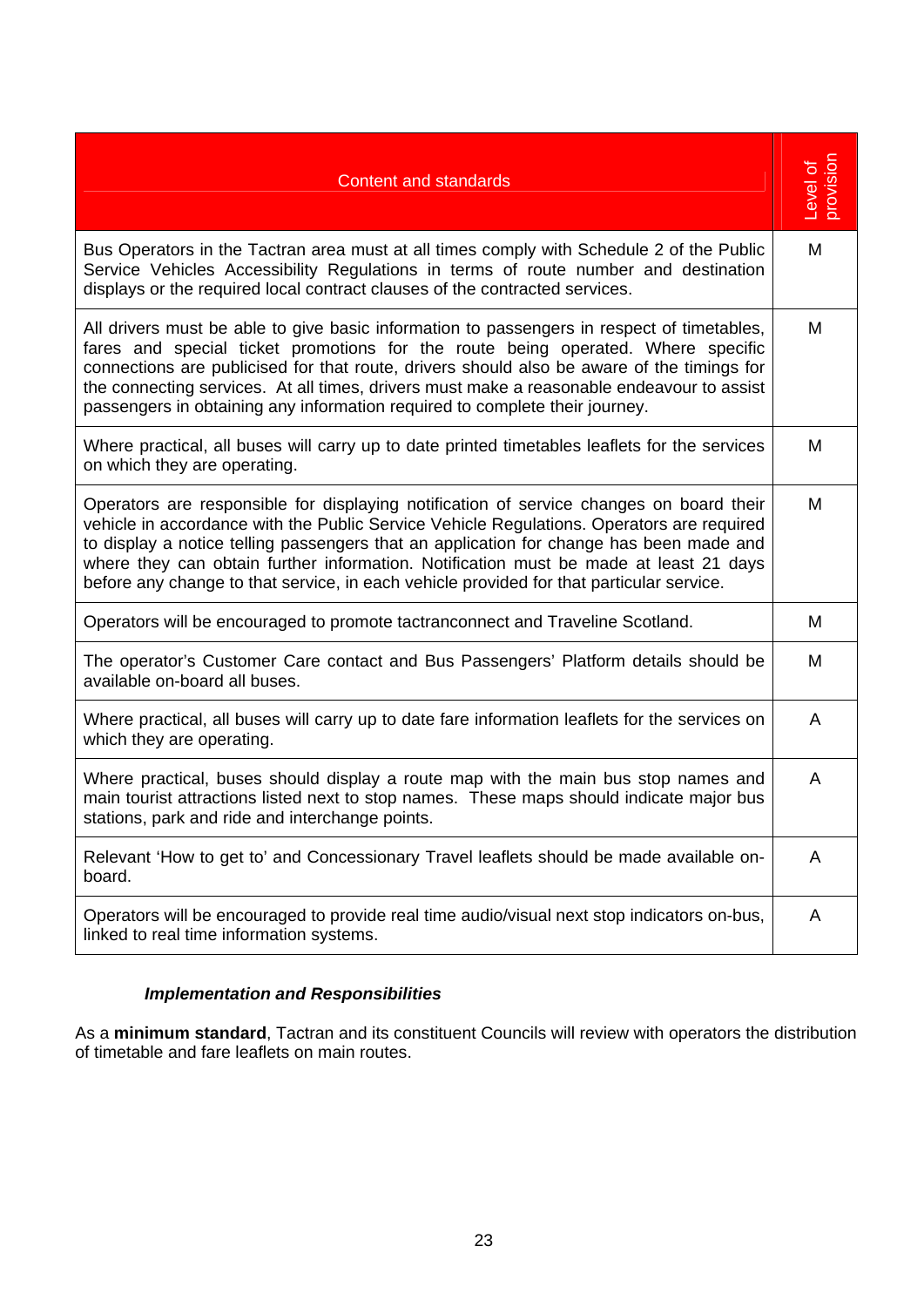## **4.9 Electronic Information**

Mobile phone messaging services and, increasingly, the internet are popular means of accessing information via PDAs, such as smartphones, tablets, laptops and netbooks, and provide opportunities to access up-to-date travel information on the move, as well as providing for planning journeys in advance.

A variety of web-based information is available through local/regional multi-modal travel sites (dundeetravelinfo and tactranconnect), national travel sites (Traveline Scotland and Transport Direct), Council websites and operators' websites.

Information via mobile devices (mobile phones and various PDAs) is widely available; services include txt2traveline, nextbuses.mobi and the Traveline Scotland App.

All websites should comply with the Web Accessibility Initiative Guidelines by Web Accessibility Initiative (WAI) and The Best Practice Guide on Public Transport Information Web Sites published by the Chartered Institute of Logistics and Transport.

| <b>Content and standards</b>                                                                                                                                                                                                                                                                                                                                                                           | Level of<br>provision |
|--------------------------------------------------------------------------------------------------------------------------------------------------------------------------------------------------------------------------------------------------------------------------------------------------------------------------------------------------------------------------------------------------------|-----------------------|
| Local/regional multi-modal travel websites, national travel websites and Council websites<br>should provide information, or links to information, on all supported and commercially<br>operated routes, wheelchair accessibility of services, times and locations of bus stops and<br>transfers to other modes. Operators' websites should provide this information relating to<br>their own services. | M                     |
| Local, regional, national and operators' travel websites should contain information on<br>severe weather disruptions and other service disruptions. This could be enhanced through<br>links to social networks such as facebook and twitter.                                                                                                                                                           | м                     |
| Non-operator websites should provide information, or links to information, on Demand<br>Responsive and Community Transport (DRT/CT) services including eligibility, booking and<br>fare conditions.                                                                                                                                                                                                    | м                     |
| Tactran and its constituent Councils will require the operators of all commercial and<br>supported services to be members of Traveline Scotland.                                                                                                                                                                                                                                                       | M                     |
| Dates of forthcoming timetable changes should be included at least seven days before the<br>date of implementation.                                                                                                                                                                                                                                                                                    | M                     |
| Council and operators' websites should contain logos of tactranconnect and Traveline<br>Scotland with direct hyperlinks.                                                                                                                                                                                                                                                                               | M                     |
| All information should be in a downloadable and printable format.                                                                                                                                                                                                                                                                                                                                      | м                     |
| The regional website, tactranconnect, will provide a multi-modal journey planning facility<br>that allows journeys to be planned to, from and within the region either via text entry or on-<br>line mapping.                                                                                                                                                                                          | М                     |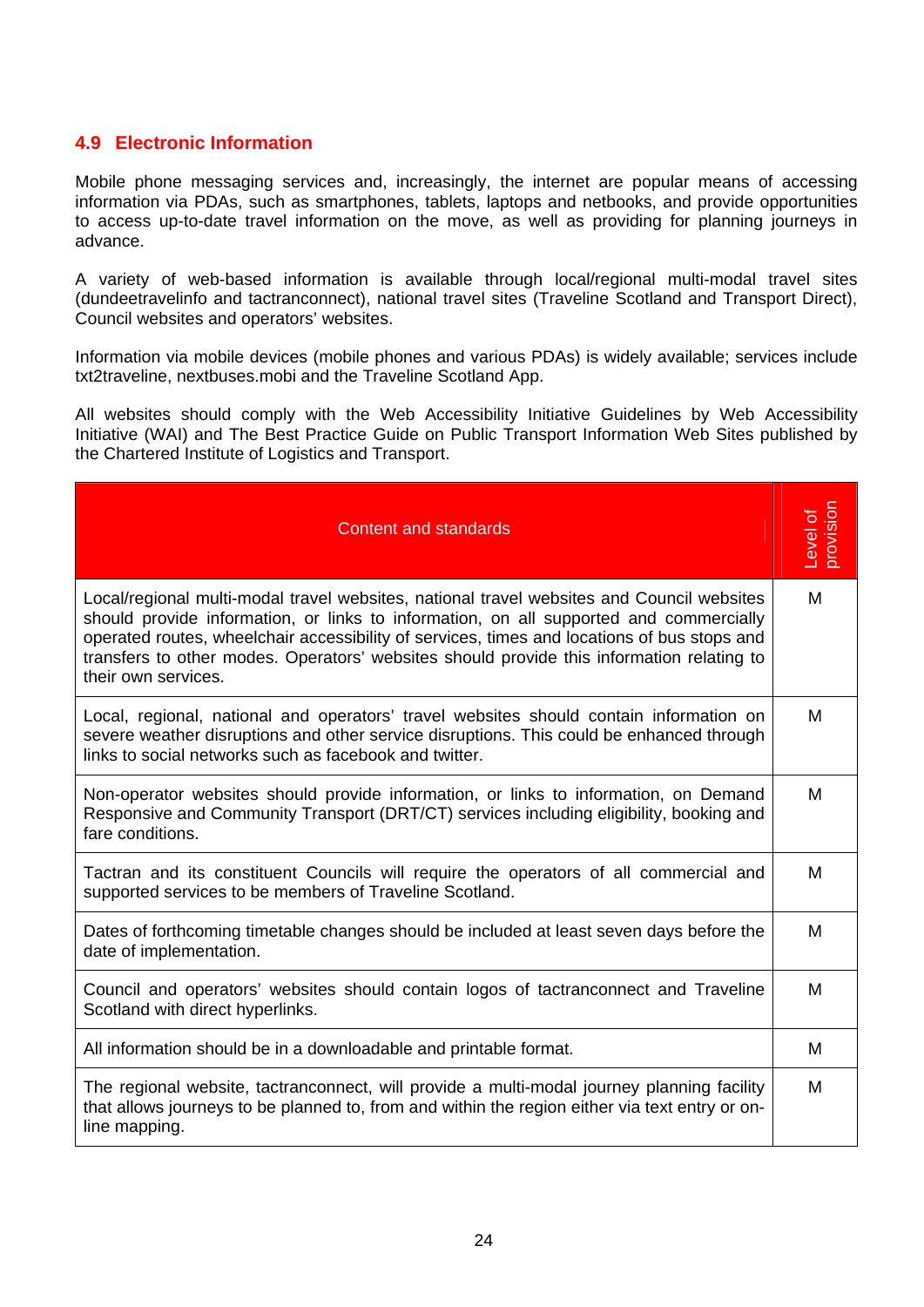| Tactran's constituent Councils will provide local DRT and CT information to Traveline and<br><b>Transport Direct.</b>                                                                                     | M |
|-----------------------------------------------------------------------------------------------------------------------------------------------------------------------------------------------------------|---|
| Travel websites should provide, or provide links to, service timetables and stop specific<br>timetables that are displayable and downloadable.                                                            | A |
| Travel websites journey planning facilities should be capable of providing DRT and CT<br>journey options along with information, or links to information, on eligibility, booking and<br>fare conditions. | A |

#### *Distribution*

All websites will be accessible by all internet browsers and some, such as tactranconnect, will provide up-to-date travel information through social networks such as facebook and twitter. This will be particularly important to provide information on severe weather disruptions and other service disruptions.

#### *Responsibilities*

Tactran and its constituent Councils will require the operators of all supported services to provide route, timetable and fare information for the relevant database.

## **4.10 Telephone Information**

Tactran and its constituent Councils support the telephone enquiry service offered by Traveline Scotland and, as such, it should be the single authoritative source for public transport enquiries by phone.

Traveline Scotland meets the public's requirement in an appropriate way and will therefore, where the operator does not make a direct contribution, recoup a sum from each operator towards the cost of operating Traveline Scotland for commercial services in proportion to the benefit received. The benefit will be assessed on the basis of the number of public enquiries received by Traveline Scotland relating to each operator or service.

## **4.11 Real Time Information (RTI)**

Real time information provides reliable, up-to-date and easily accessible and understandable information during the journey, thereby giving a degree of "comfort" and encouragement to potential users and can influence modal choice in favour of bus travel. Tactran, subject to financial support, seeks to extend RTI throughout the region.

| <b>Content and standards</b>                                                    | Level of<br>provision |
|---------------------------------------------------------------------------------|-----------------------|
| All real time information systems should comply with RTIG guidelines.           | М                     |
| Systems should be capable of delivery via mobile phones, PDAs and the internet. | м                     |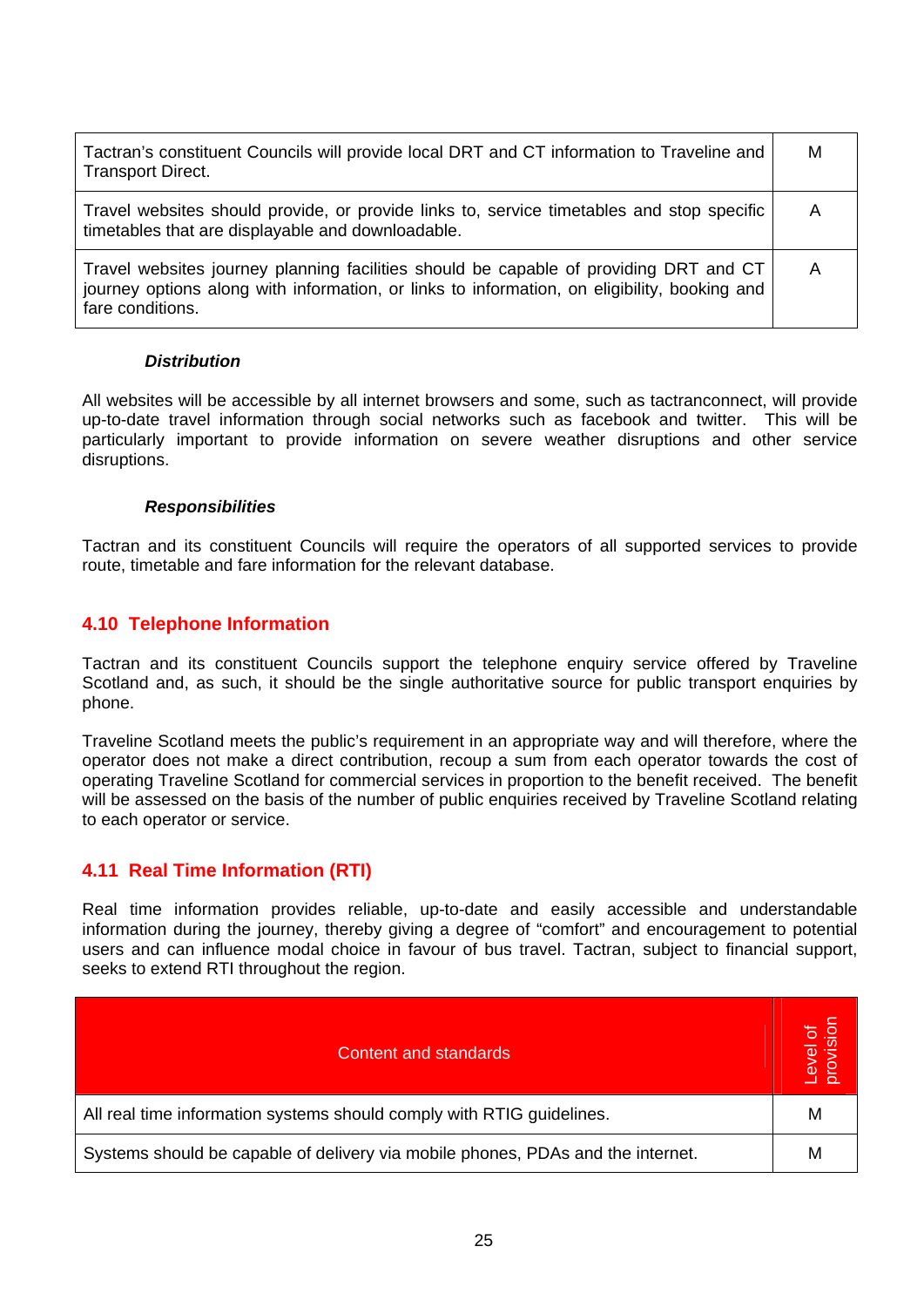#### *Distribution / Implementation*

As a **minimum standard**, Tactran and its constituent Councils in partnership with operators will review existing RTI schemes and develop a strategy for implementing RTI on key commuting corridors, interchange points and at key locations throughout the Tactran area (subject to funding). Tactran, in association with bus operators, will look at providing RTI across as many media as possible including tactranconnect, travel information kiosks, telephone/mobile phone and PDAs.

As an **aspirational standard**, Tactran and its constituent Councils will provide multi-modal real time information at key locations including interchanges and Dundee Airport. Tactran, in partnership with the neighbouring Regional Transport Partnerships, will investigate the feasibility of providing RTI on the main cross boundary corridors.

#### *Responsibilities*

Tactran and/or constituent Councils in association with the operators will provide and maintain all the necessary equipment.

Bus operators will equip their vehicles with all the necessary equipment and maintain it to ensure RTI operation.

Tactran will continually review future technology enhancements and opportunities for commercial integration.

## **4.12 Fares and Ticketing**

Information on fares and ticketing arrangements can encourage bus use and reduce the time buses spend at bus stops.

| Content and standards                                                                                                                                                                                                                                                                            | Level of<br>provision |
|--------------------------------------------------------------------------------------------------------------------------------------------------------------------------------------------------------------------------------------------------------------------------------------------------|-----------------------|
| All commercial and subsidised service operators should provide clear information on all<br>ticket options and conditions (such as "non standard" fares, various types of season<br>tickets, limited term promotions, return tickets, child discounts) in their leaflets, guides and<br>websites. | M                     |
| Operators should make the above ticket information available to tactranconnect. All<br>information should be kept up to date.                                                                                                                                                                    | м                     |
| Where practical, basic single adult and child fare information should be provided at key<br>bus stops.                                                                                                                                                                                           | M                     |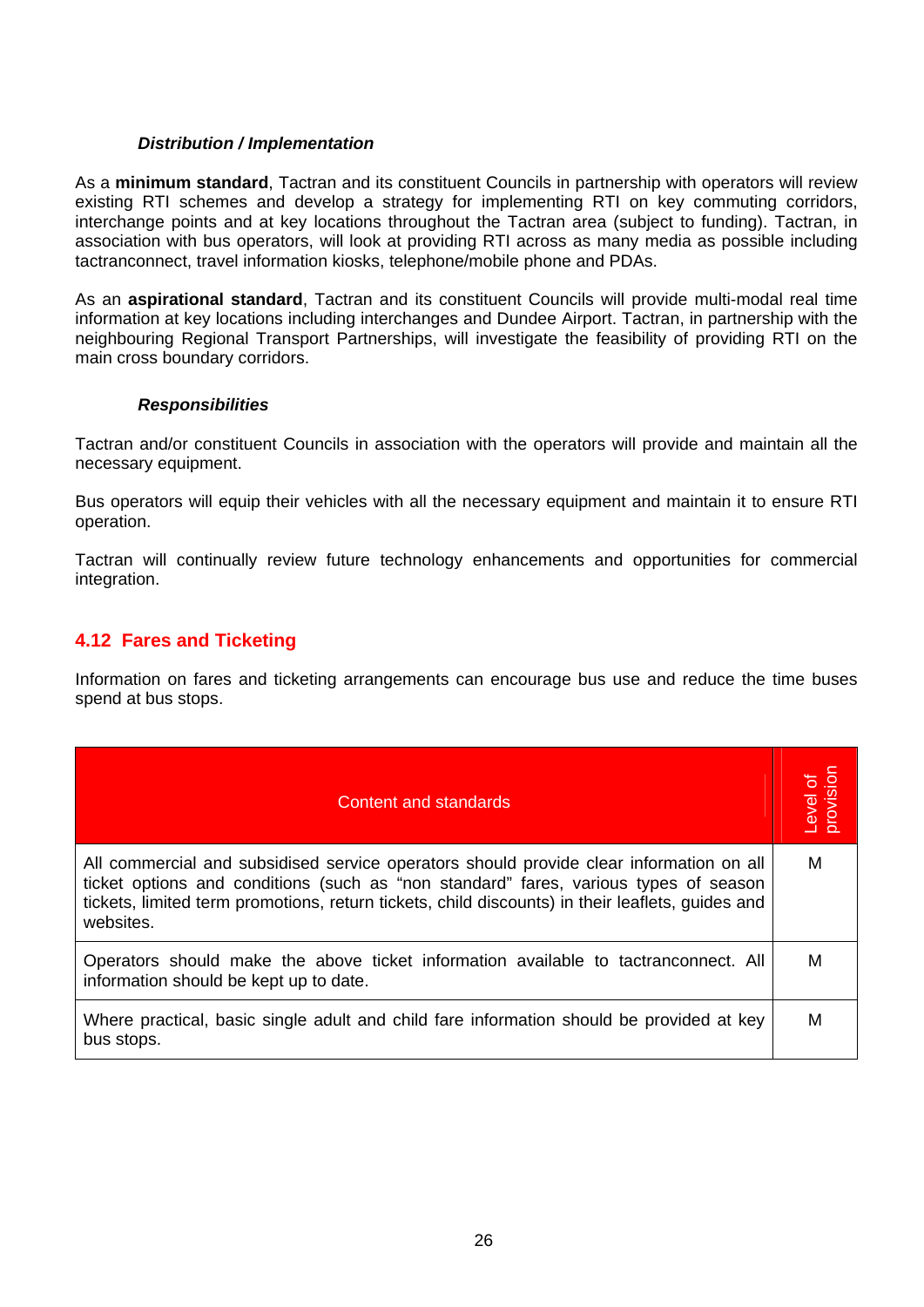## **5 Strategy Appraisal and Monitoring**

## **5.1 Introduction**

An overarching appraisal was undertaken of the TIS which the RBIS supports. The TIS appraisal involved three separate appraisals.

- Scottish Transport Appraisal Guidance (STAG) compliant appraisal
- Strategic Environmental Assessment, and
- Equalities Impact Assessment.

The Appraisal Report is available at www.tactran.gov.uk.

## **5.2 Appraisal**

#### *Scottish Transport Appraisal Guidance*

STAG process requires that the Strategy be tested against:

- the Planning Objectives (in this case TIS Objectives)
- the implementability of the Strategy
- the Government's five objectives (environment, safety, economy, integration and accessibility)

The TIS was developed in keeping with the principles of STAG, including an in-depth consideration of issues/opportunities, the setting of objectives, and the consideration of a range of Strategy Principles and Actions. These were refined and developed with the help of stakeholder consultation.

The STAG appraisal indicated that the TIS would have a positive impact on both the TIS Objectives and the Government's five overarching transport objectives. In addition, it is concluded that the TIS could be implemented in terms of Technical, Operational and Public implementability and that financially the strategy could be tailored to funding available.

#### *Strategic Environmental Assessment*

The TIS is a sub-strategy of the RTS. Effectively, it sets out how one particular component of the RTS, namely information provision, would be delivered. As such, its strategic impacts are a sub-set of those associated with the RTS, and the environmental impacts and their assessment would be identical to those of the over-arching RTS. The SEA prepared for the RTS suggested that Information Strategy interventions would be broadly neutral in their environmental effect ion natural and cultural heritage.

In addition to this, an "appropriate assessment" is only triggered if a proposal is likely to have a significant impact on a European site – i.e. an SPA (Special Protection Area) or SAC (Special Area of Conservation). Screening of the Strategy Actions during their development has identified that such an assessment is not triggered.

## *Equalities Impact Assessment (EqIA)*

An EqIA requires transport strategies to include a description about how transport will be provided, developed, improved and operated so as to, among other things, encourage equal opportunities and in particular, the observance of statutory equal opportunities requirements.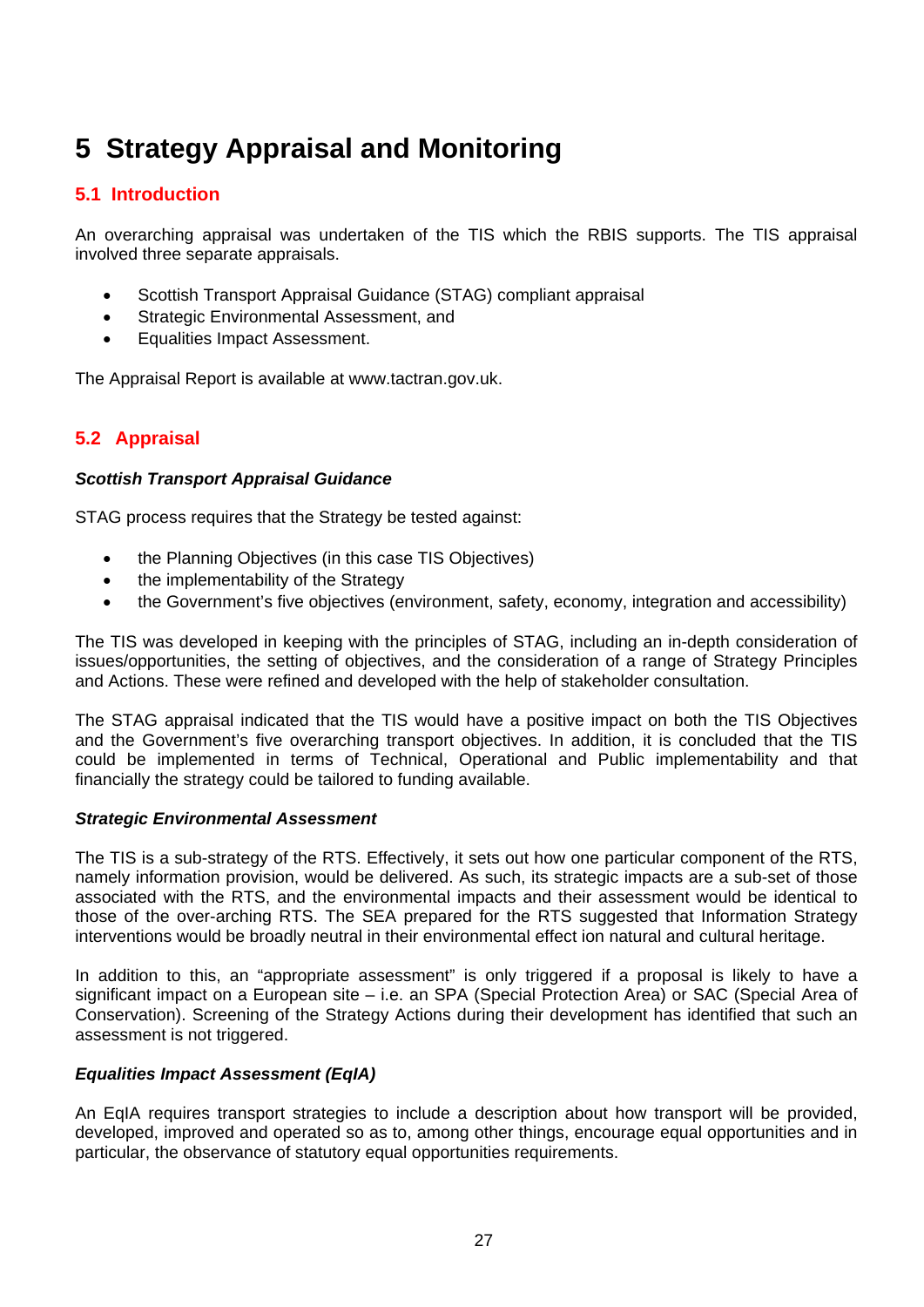Throughout the preparation of the TIS and this RBIS, Tactran has taken into account the requirements of equalities groups. It is believed that these groups are generally best serviced by "mainstreaming" their requirements through the Strategy, rather than by developing Strategy Strands.

The EqIA concluded that at all stages in the development of the TIS the potential impact of travel information on equalities groups was fully taken into account.

## **5.3 Monitoring and Evaluation**

Monitoring will play a key role in ensuring that:

- the Actions are meeting the Strategy Objectives
- the actions are achieving the intended outcomes
- the assumptions behind the Objectives remain relevant.

It is proposed to monitor the effectiveness of the RBIS through the following indicators:

• Proportion of bus passengers stating it is easy to find out about bus routes and times

This is based on the Scottish Household Survey which is undertaken biennially.

• Proportion of bus stops with appropriate information displayed

This will be based on annual reports from the constituent Councils.

• Percentage of bus stops with an information display

This will be based on the annual ATCO Benchmarking Survey.

As the Strategy develops and is implemented, a series of Specific, Measurable, Achievable, Realistic and Time bound (SMART) Targets will be developed, against which delivery progress will be measured and reported annually. Targets will also be determined in the context of available delivery resources, both financial and human. These will be included in the RTS Delivery Plan and will be the subject of further detailed consultation with constituent Councils and other potential delivery partners, to determine delivery priorities and responsibilities. This will include discussion and agreement on appropriate delivery targets.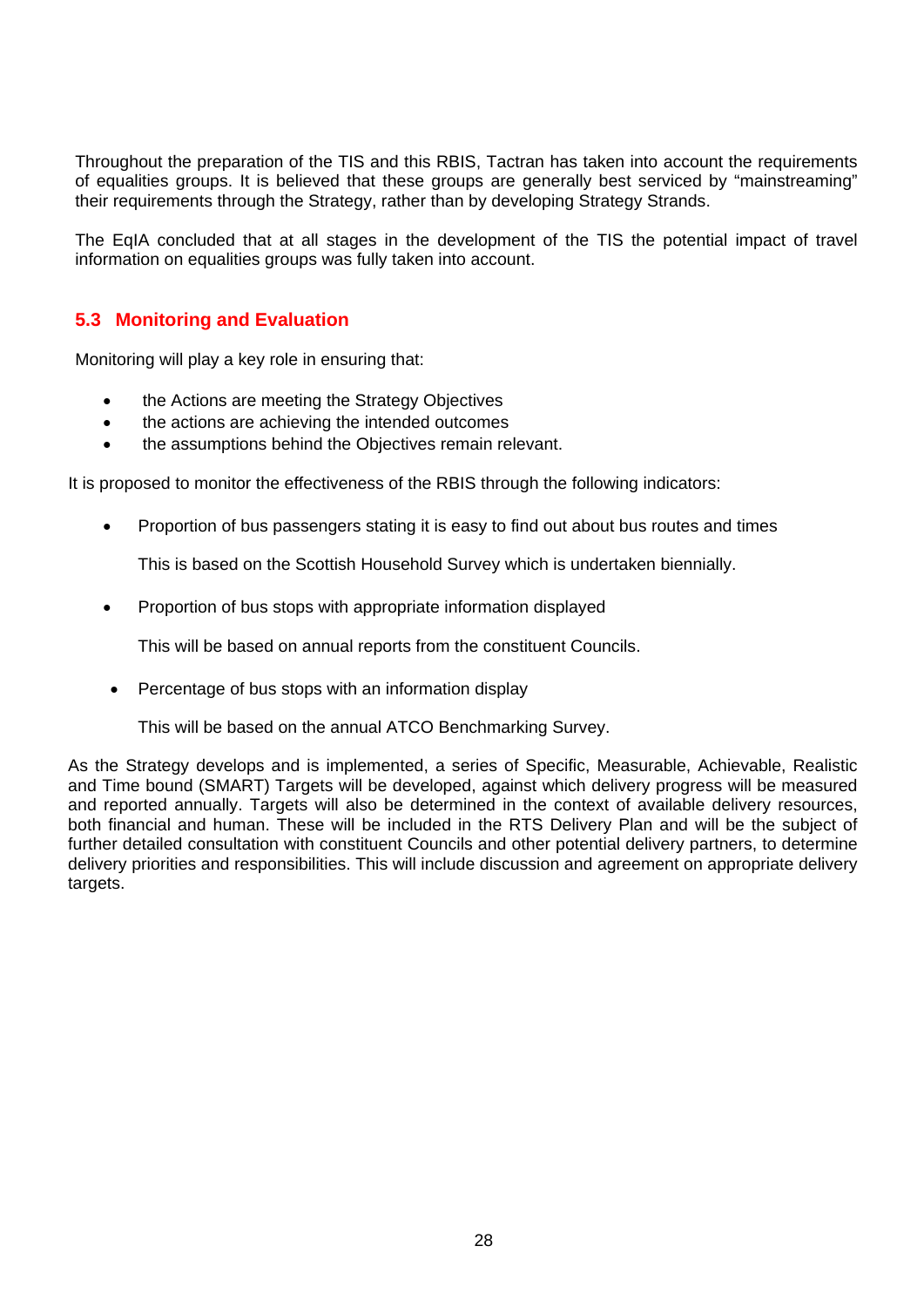## **APPENDIX**

## **Areas for action identified from consultation**

#### General Issues

- information should be accurate, coherent, up to date and reliable
- there is plenty of information available but not always in the correct format
- there is inconsistency in information standards across boundaries
- information should provide reassurance information provision should tell people they are using the correct service/route and what facilities are available for onward travel
- ensure better use is made of what already exists but avoid duplication
- ensure easy access to all types of information web, paper, etc.
- there is a need for more maps and visual information.

#### **Timetabling**

- there could be better marketing of bus information
- there is fragmented timetable provision and a lack of joint timetable information
- timetables are unattractive and difficult to use, especially for tourists
- there are delays in updating bus stop timetables and web-based information.

#### Stops & Shelters

- there are bus stops with no information or inadequate information basic bus stop information is needed at every stop and should be maintained and properly updated
- there is a lack of multi-modal information at bus stops, although it needs to be ensured that multi-modal information does not cause confusion
- there is a need for 'real time' information at bus stops to increase the quality of the journey experience.

#### Community & Demand Responsive Transport

- there is no single point of information covering all of the community transport schemes across the Tactran area, with each project serving only their own area and often relying on word-ofmouth for publicity
- Demand Responsive Transport (DRT) services should be properly reflected in information provided by Traveline.

#### Specific Users

- ensure information is provided to potential hail and ride passengers in rural areas
- young people do not know how to obtain travel information
- there is a lack of information on bus services and promotion of sustainable and integrated transport options for tourists.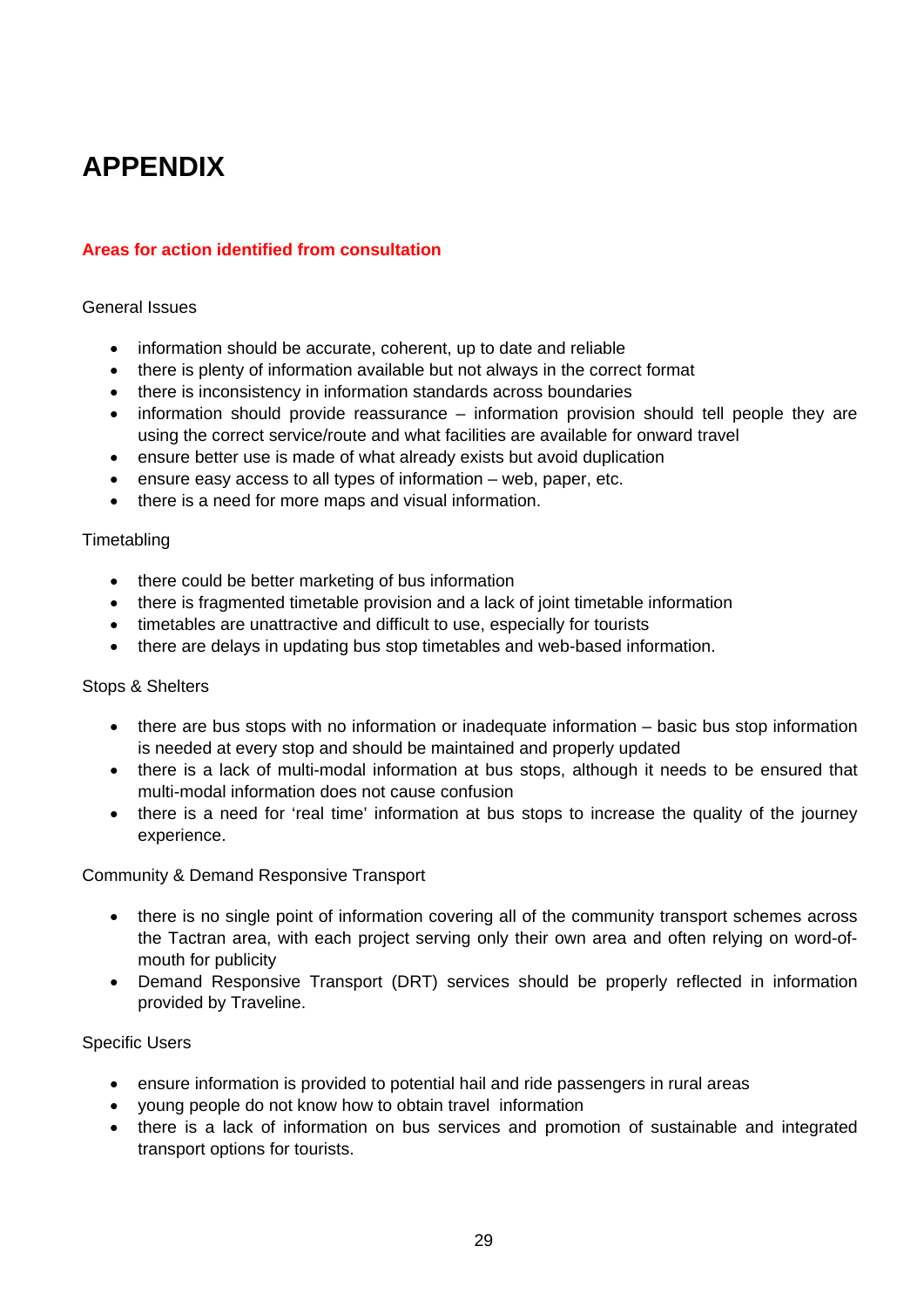#### Vulnerable Users

- information on those services providing low-floor buses is not comprehensive
- there is a need to retain audio and face-to-face information provision for people with disabilities or for those who are not information technology literate.

#### Interchanges

- there is a need for better promotion of coach services and how they connect to local services (bus and rail)
- there is a lack of information about onward connections, particularly when the connection involves travelling with a different provider or on a different mode of public transport.

#### Technology Issues

- instant ticketing/internet information should be available as a one-stop shop
- technology for mobile phone services in the Tactran area could be improved to provide teleservices for ticketing and 'real time' transport information.

#### Coordination and Joint Working

- ensure greater cooperation in providing consistent travel information
- ensure there is greater partnership working and the alignment of any real time information systems across different localities and companies
- ensure other regions and routes running in close proximity to regional boundaries are considered
- the large number of operators and their policies on publicity can be an obstacle to delivering consistent information and styles.